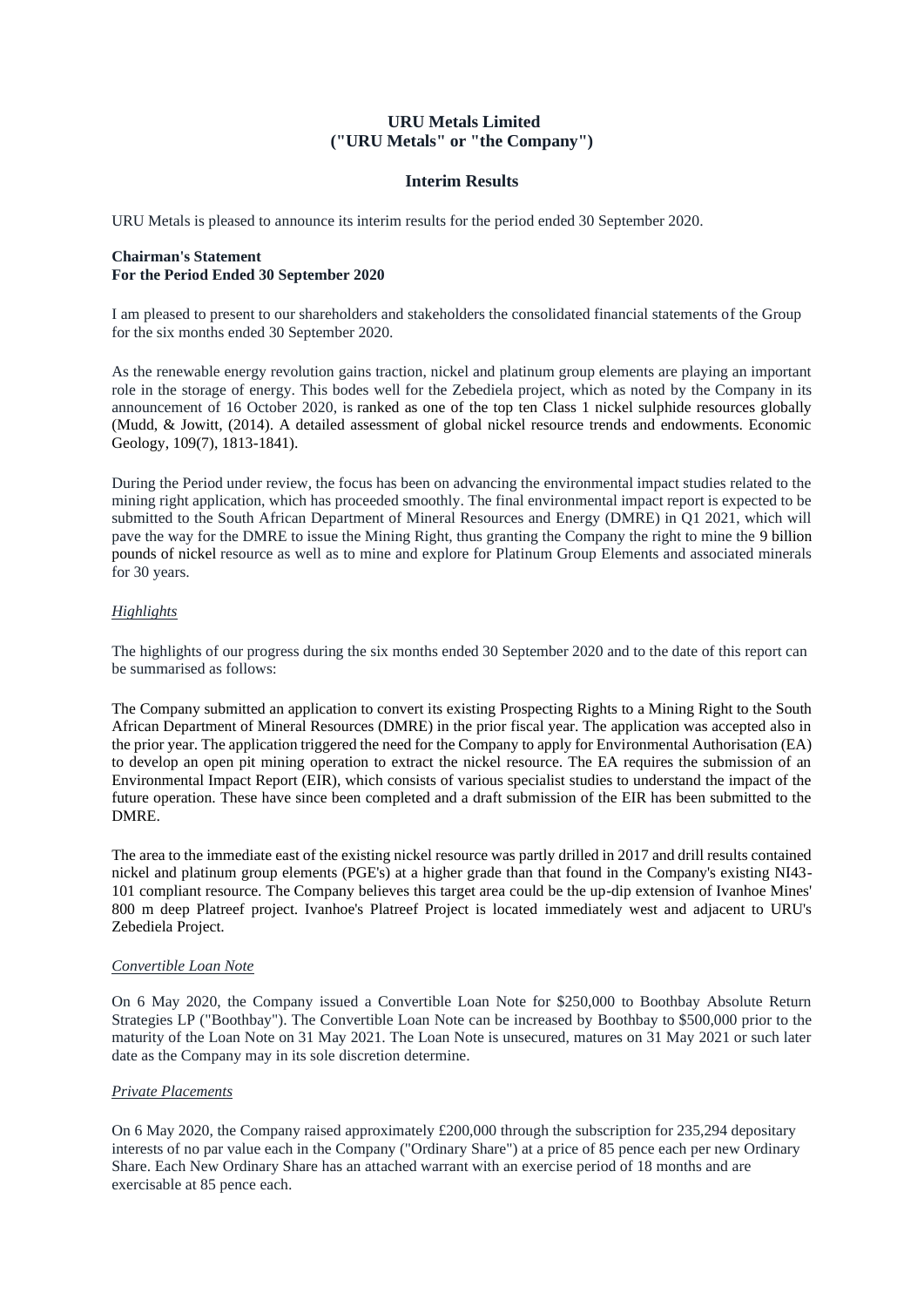The Company also agreed to issue 470,588 new Ordinary Shares at 85 pence each per new Ordinary Share to Alegana Enterprises Limited (a company controlled by J. Zorbas) in lieu of unpaid director fees and salaries. Each new Ordinary Share has an attached warrant with an exercise period of 18 months and are exercisable at 85 pence each .

## *Post-Period Events*

On 25 November 2020, the Company raised £280,600 through the subscription for 122,000 new Ordinary Shares in the share capital of the Company at a price of 230 pence per share.

On 26 November 2020, the Company issued 32,858 new Ordinary Shares at a price of 245 pence each, being the closing mid-market price of the Company's shares on 25 November 2020, to several persons discharging managerial responsibilities in the Company (the "PDMR Shares") for a notional value of £80,500 in aggregate. The PDMR Shares have been issued to Jay Viera (9,388 shares), Kyle Appleby (9,388 shares) and Marrelli Support Services Inc. (14,082 shares), for the services of Jing Peng as CFO to Marrelli Support Services Inc. in lieu of unpaid directors fees and salary that were due for payment in cash.

The Company also issued 5,380 new Ordinary Shares at a notional price of 230 pence each, being the placing price of the equity raising announced on 25 November 2020, to an adviser of the Company in lieu of fees that were due in cash.

### *Outlook*

URU continues to believe that the long-term fundamentals of the base minerals industries remain positive and will be working hard in the coming year to unlock the value of our projects for our shareholders. The Company maintains its core strategy to develop its nickel assets, as the Board anticipates growing demand and price appreciation for nickel in the short to medium term.

Jay Vieira

Non-executive Chairman

29 December 2020

**Certain information contained in this announcement would have been deemed inside information for the purposes of Article 7 of Regulation (EU) No 596/2014 until the release of this announcement.**

For further information, please contact:

URU Metals Limited John Zorbas (Chief Executive Officer) +1 416 504 3978

SP Angel Corporate Finance LLP (Nominated Adviser and Broker) Ewan Leggat + 44 (0) 203 470 0470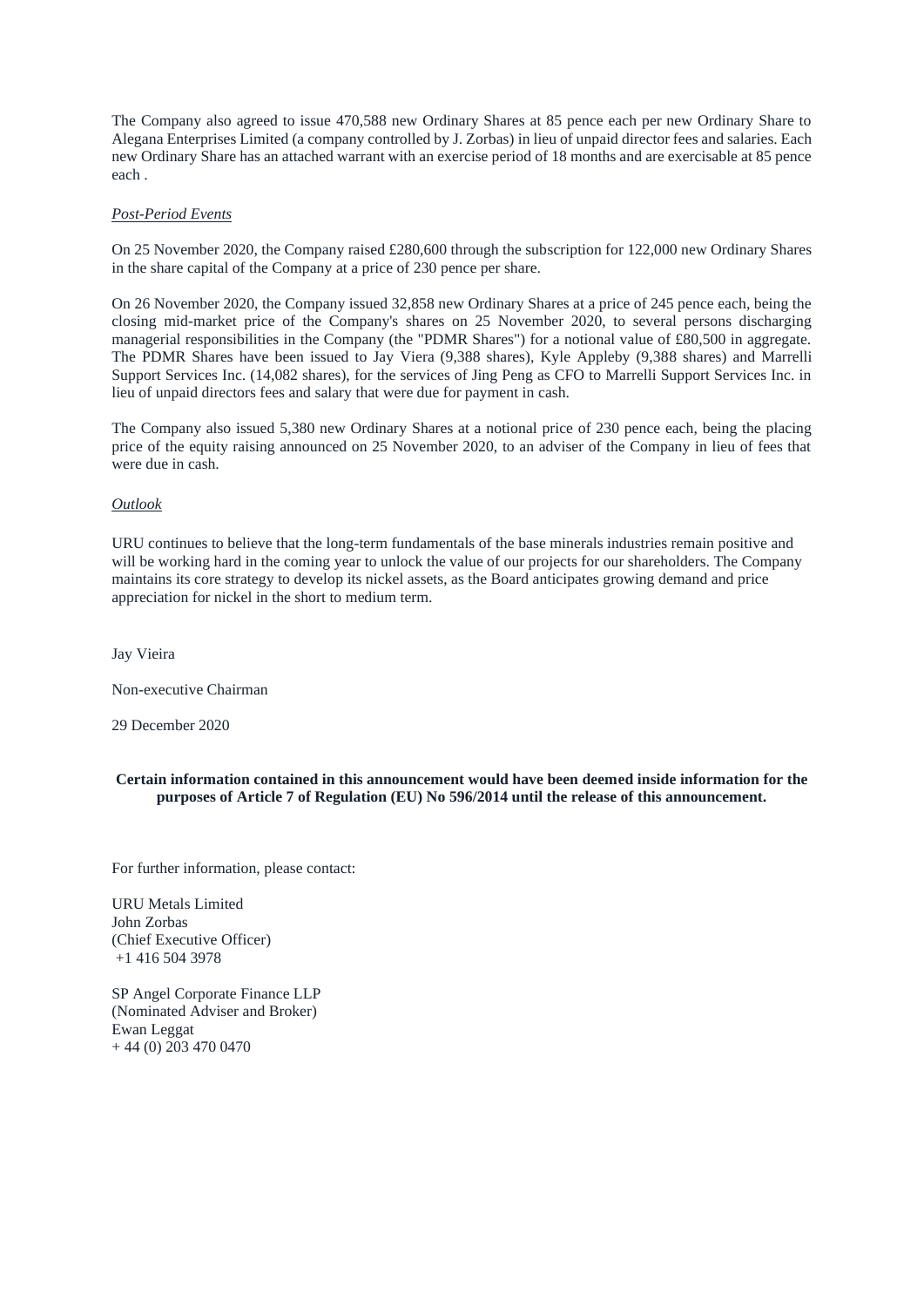# **URU Metals Limited Condensed Consolidated Interim Statement of Comprehensive Income For the Period Ended 30 September 2020** (Unaudited)

|                                                         | Six months<br>ended<br>30 September<br>2020<br>\$'000 | Six months<br>ended<br>30 September<br>2019<br>\$'000 |
|---------------------------------------------------------|-------------------------------------------------------|-------------------------------------------------------|
| Administrative expenses                                 | (302)                                                 | (263)                                                 |
| Operating loss before below items                       | (302)                                                 | (263)                                                 |
| Loss on settlement of debt with share (note 12)         | (1,508)                                               |                                                       |
| Net loss for the period                                 | (1, 810)                                              | (263)                                                 |
| Other comprehensive income                              |                                                       |                                                       |
| Items that will be reclassified subsequently to income  |                                                       |                                                       |
| Effect of translation of foreign operations             | 177                                                   | 33                                                    |
| Other comprehensive income for the period               | 177                                                   | 33                                                    |
| Total comprehensive loss for the period                 | (1,633)                                               | (230)                                                 |
| Basic and diluted net loss per share (USD cents)        | (1.34)                                                | (0.34)                                                |
| Weighted average number of common shares<br>outstanding | 1,347,591                                             | 779,944                                               |

The loss per share calculation relates to both continuing and total operations.

The accompanying notes to the unaudited condensed consolidated interim financial statements are an integral part of these statements.

**URU Metals Limited Condensed Consolidated Interim Statement of Financial Position As at 30 September 2020 Unaudited**

| As at    | As at     |
|----------|-----------|
|          | 30        |
| 31 March | September |
| 2020     | 2020      |
| \$'000   | \$'000    |
|          |           |

**ASSETS**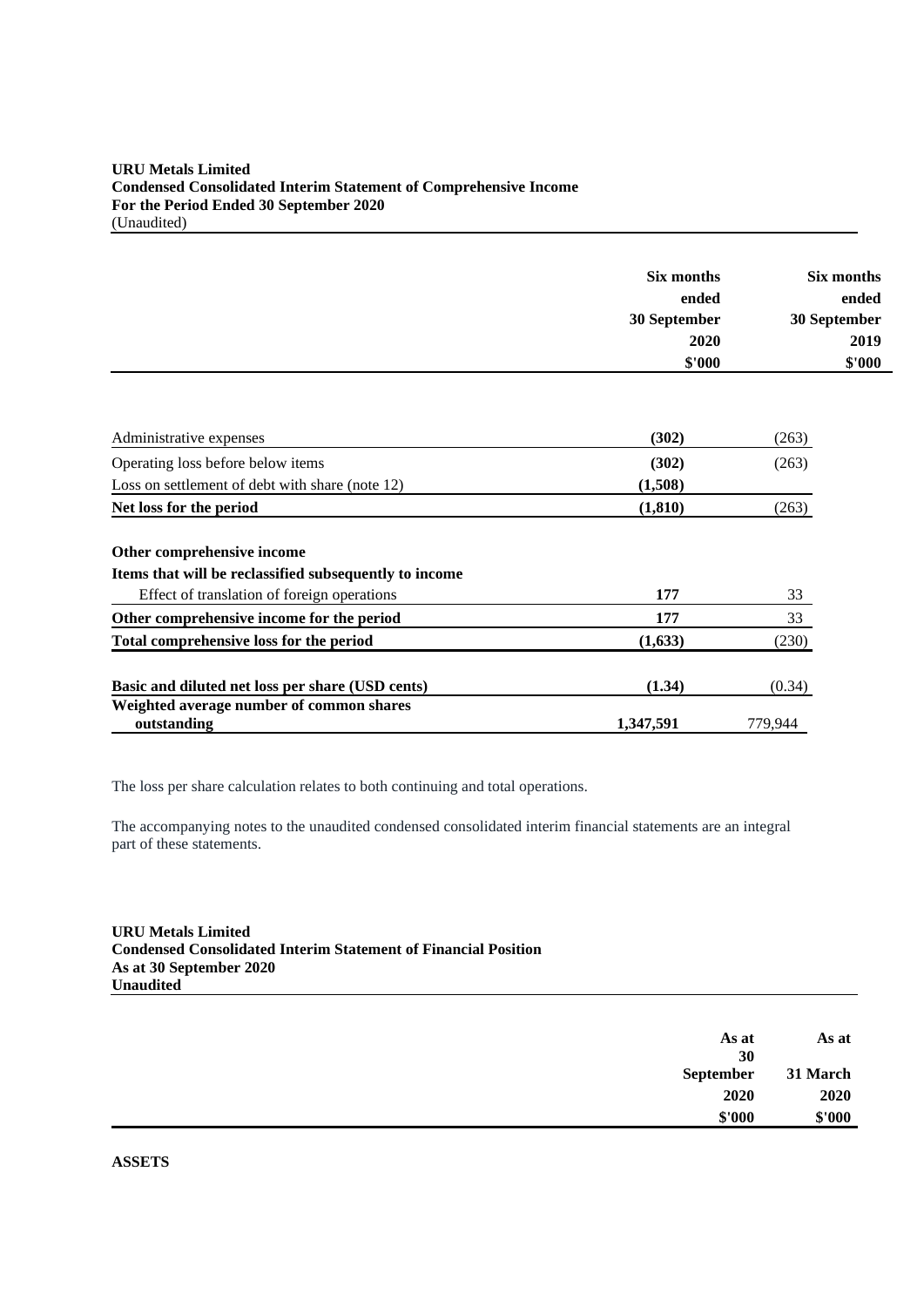| <b>Non-current assets</b>                         |           |           |
|---------------------------------------------------|-----------|-----------|
| Property, plant and equipment (note 8)            |           | 7         |
| Intangible assets (note 9)                        | 3,055     | 2,724     |
| Long-term prepaid assets (note 7)                 | 41        | 41        |
| <b>Total non-current assets</b>                   | 3,096     | 2,772     |
| <b>Current assets</b>                             |           |           |
| Trade and other receivables (note 10)             | 72        | 60        |
| Cash and cash equivalents                         | 223       | 66        |
| <b>Total current assets</b>                       | 295       | 126       |
| <b>Total assets</b>                               | 3,391     | 2,898     |
| <b>EQUITY AND LIABILITIES</b>                     |           |           |
| <b>Equity</b>                                     |           |           |
| Share capital (note 12)                           | 7,813     | 7,806     |
| Share premium (note 12)                           | 48,233    | 46,938    |
| Equity portion of convertible loan note (note 11) | 34        |           |
| Other reserves (note 13)                          | 2,148     | 1,085     |
| Accumulated deficit                               | (56, 381) | (54, 571) |
| <b>Total equity</b>                               | 1,847     | 1,258     |
| <b>Current liabilities</b>                        |           |           |
| Trade and other payables (note 14)                | 1,323     | 1,640     |
| Convertible loan note (note 11)                   | 221       |           |
| <b>Total liabilities</b>                          | 1,544     | 1,640     |
| <b>Total equity and liabilities</b>               | 3,391     | 2,898     |

**URU Metals Limited Condensed Consolidated Interim Statement of Cash Flows For the Period Ended 30 September 2020 Unaudited**

| Six months   | Six months  |
|--------------|-------------|
| ended        | ended<br>30 |
| 30 September | September   |
| 2020         | 2019        |
| \$'000       | \$'000      |

**Cash flows from operating activities**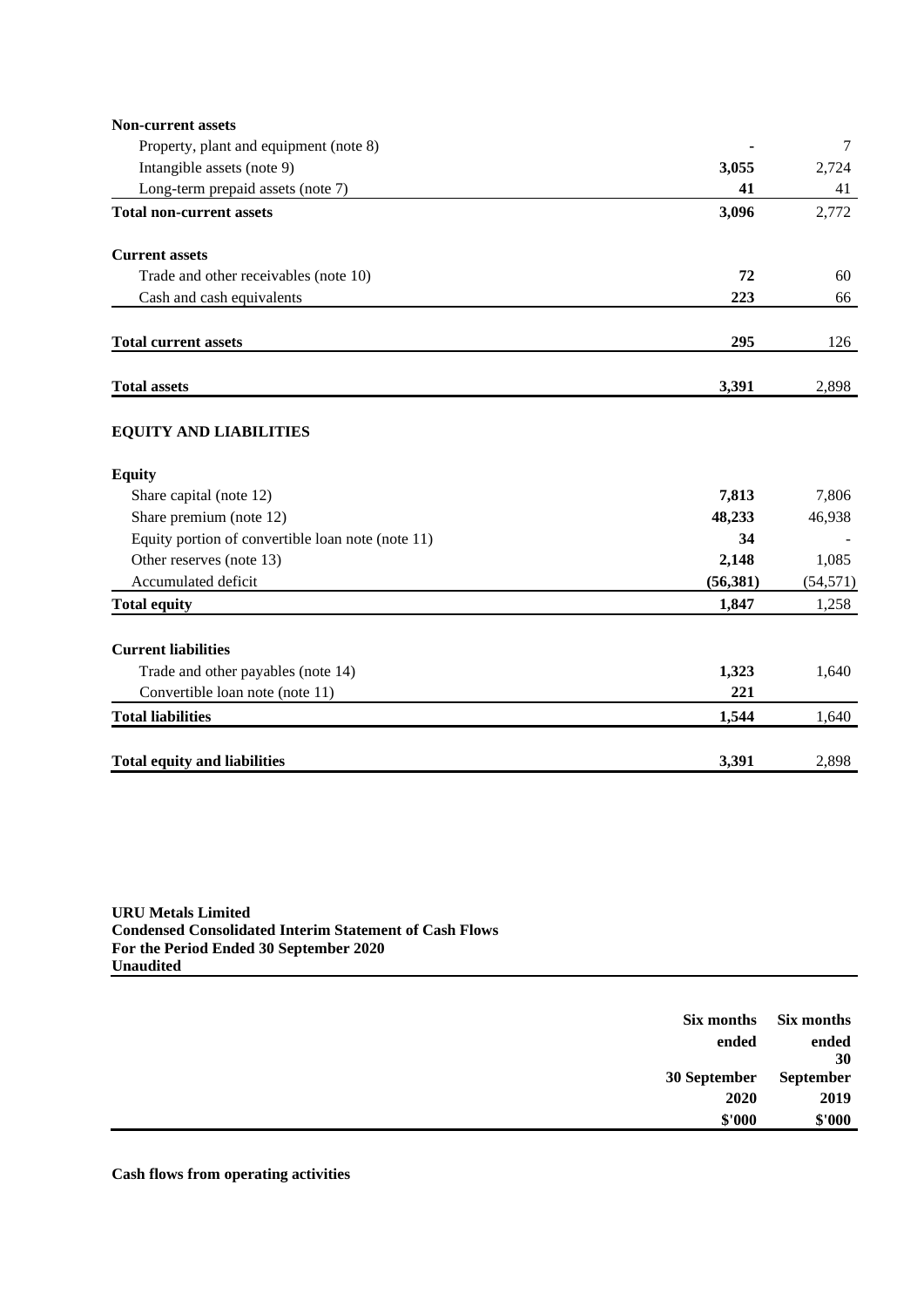| Net loss for the period                                      | (1, 810)       | (263)            |  |
|--------------------------------------------------------------|----------------|------------------|--|
| Adjustments for:                                             |                |                  |  |
| Depreciation                                                 | 7              | 20               |  |
| Stock-based compensation                                     | 11             |                  |  |
| Interest expense and finance charges                         | 17             |                  |  |
| Loss on settlement of debt with shares                       | 1,508          |                  |  |
| Unrealised foreign exchange gain                             |                | (7)              |  |
| Changes in non-cash working capital items:                   |                |                  |  |
| Decrease/(increase) in receivables                           | (12)           | (3)              |  |
| Increase in trade and other payables                         | 94             | 19               |  |
| Net cash used in operating activities                        | (185)          | (243)            |  |
| <b>Investing activities</b><br>Purchase of intangible assets | (164)<br>(164) | (163)<br>(1,056) |  |
| Net cash used in investing activities                        |                |                  |  |
| <b>Financing activities</b>                                  |                |                  |  |
| Net proceeds from private placement                          | 247            |                  |  |
| Net proceeds from convertible loan note                      | 250            |                  |  |
| Net cash generated by financing activities                   | 497            |                  |  |
| Loss on exchange rate changes on cash and cash equivalents   | 9              |                  |  |
| Net decrease in cash and cash equivalents                    | 157            | (397)            |  |
| Cash and cash equivalents, beginning of period               | 66             | 475              |  |
| Cash and cash equivalents, end of period                     | 223            | 78               |  |

**URU Metals Limited Condensed Consolidated Interim Statement of Changes in Shareholders' Equity 30 September 2020 Unaudited**

# **Equity attributable to shareholders**

|                                                                                |              |         | <b>Equity</b>                       |                                   | Foreign                              |                    |                |
|--------------------------------------------------------------------------------|--------------|---------|-------------------------------------|-----------------------------------|--------------------------------------|--------------------|----------------|
|                                                                                | <b>Share</b> |         | <b>Share Portion of Convertible</b> | <b>Share</b><br><b>Option and</b> | <b>Warrants</b> Currency Translation | Accumulated        |                |
|                                                                                | Capital      | Premium | <b>Loan Note</b>                    | <b>Reserve</b>                    | <b>Reserve</b>                       | <b>Deficit</b>     | <b>Total</b>   |
|                                                                                | \$'000       | \$'000  | \$'000                              | \$'000                            | \$'000                               | \$'000             | \$'000         |
| At 31 March<br>2019<br>Net loss and<br>comprehensive<br>loss for the<br>period | 7,806        | 49,938  | $\blacksquare$                      | 2,344                             | (1,314)<br>33                        | (53, 839)<br>(263) | 1,935<br>(230) |
| At $30$<br><b>September</b><br>2019                                            | 7.806        | 46.938  | $\overline{\phantom{0}}$            | 2,344                             | (1,281)                              | $(54,102)$ 1,705   |                |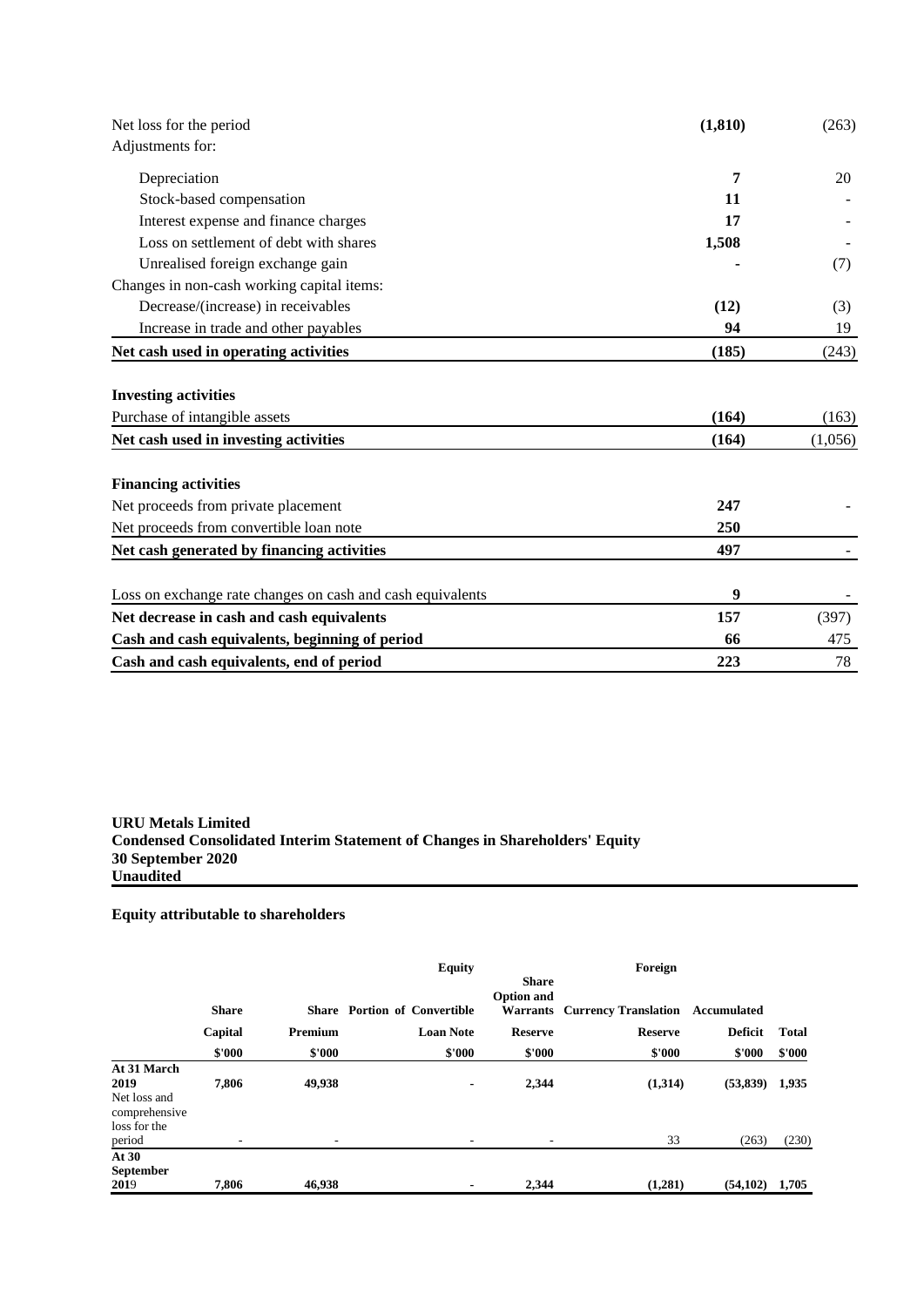| At 31 March<br>2020 | 7,806    | 46,938 | $\blacksquare$ | 2,461 | (1,376) | (54, 571) | 1,258               |
|---------------------|----------|--------|----------------|-------|---------|-----------|---------------------|
| Common shares       |          |        |                |       |         |           |                     |
| issued in private   |          |        |                |       |         |           |                     |
| placement, net      |          |        |                |       |         |           |                     |
| of cost             | 2235,294 | 232    |                |       |         |           | 234                 |
| Fair value of       |          |        |                |       |         |           |                     |
| warrants issued     |          |        |                |       |         |           |                     |
| in private          |          |        |                |       |         |           |                     |
| placement           |          | (94)   | ٠              | 94    |         |           |                     |
| Common shares       |          |        |                |       |         |           |                     |
| and warrants        |          |        |                |       |         |           |                     |
| issued in           |          |        |                |       |         |           |                     |
| settlement of       |          |        |                |       |         |           |                     |
| debt                | 5        | 1,157  |                | 781   |         | ÷,        | 1,943               |
| Stock-based         |          |        |                |       |         |           |                     |
| compensation        |          |        |                | 11    |         |           | 11                  |
| Equity portion      |          |        |                |       |         |           |                     |
| of Convertible      |          |        |                |       |         |           |                     |
| Loan Note           |          |        | 34             |       |         |           | 34                  |
| Net loss and        |          |        |                |       |         |           |                     |
| comprehensive       |          |        |                |       |         |           |                     |
| loss for the        |          |        |                |       |         |           |                     |
| period              |          |        |                |       | 177     |           | $(1,810)$ $(1,633)$ |
| At 30               |          |        |                |       |         |           |                     |
| September<br>2020   | 7,813    | 48,233 | 34             | 3,347 | (1,199) | (56, 381) | 1,847               |

**URU Metals Limited Notes to Condensed Consolidated Interim Financial Statements 30 September 2020 Unaudited**

# **1. General information**

URU Metals Limited (the "Company"), formerly known as Niger Uranium Limited, and before that, as UraMin Niger Limited, was incorporated in the British Virgin Islands ("BVI") on 21 May 2007. The Company's shares were admitted to trading on AIM, a market operated by the London Stock Exchange on 12 September 2007. The address of the Company's registered office is Intertrust, P.O. Box 92, Road Town, Tortola, British Virgin Islands, and its principal office is Suite 401, 4 King Street West, Toronto, Ontario, Canada, M5H 1A1.

The unaudited condensed consolidated interim financial statements of the Group for the period ended 30 September 2020 comprise the Company and its subsidiaries.

# **2. Nature of operations**

During the six months ended 30 September 2020, the Group's principal business activities were the exploration and development of mineral properties in South Africa.

The business of mining and exploring for minerals involves a high degree of risk and there can be no assurance that planned exploration and development programs will result in profitable mining operations. The Group has not yet established whether its mineral properties contain reserves that are economically recoverable. Changes in future conditions could require material write-downs of the carrying values of mineral properties.

The Group is in the exploration stage and is subject to the risks and challenges similar to other companies in a comparable stage of development. These risks include, but are not limited to: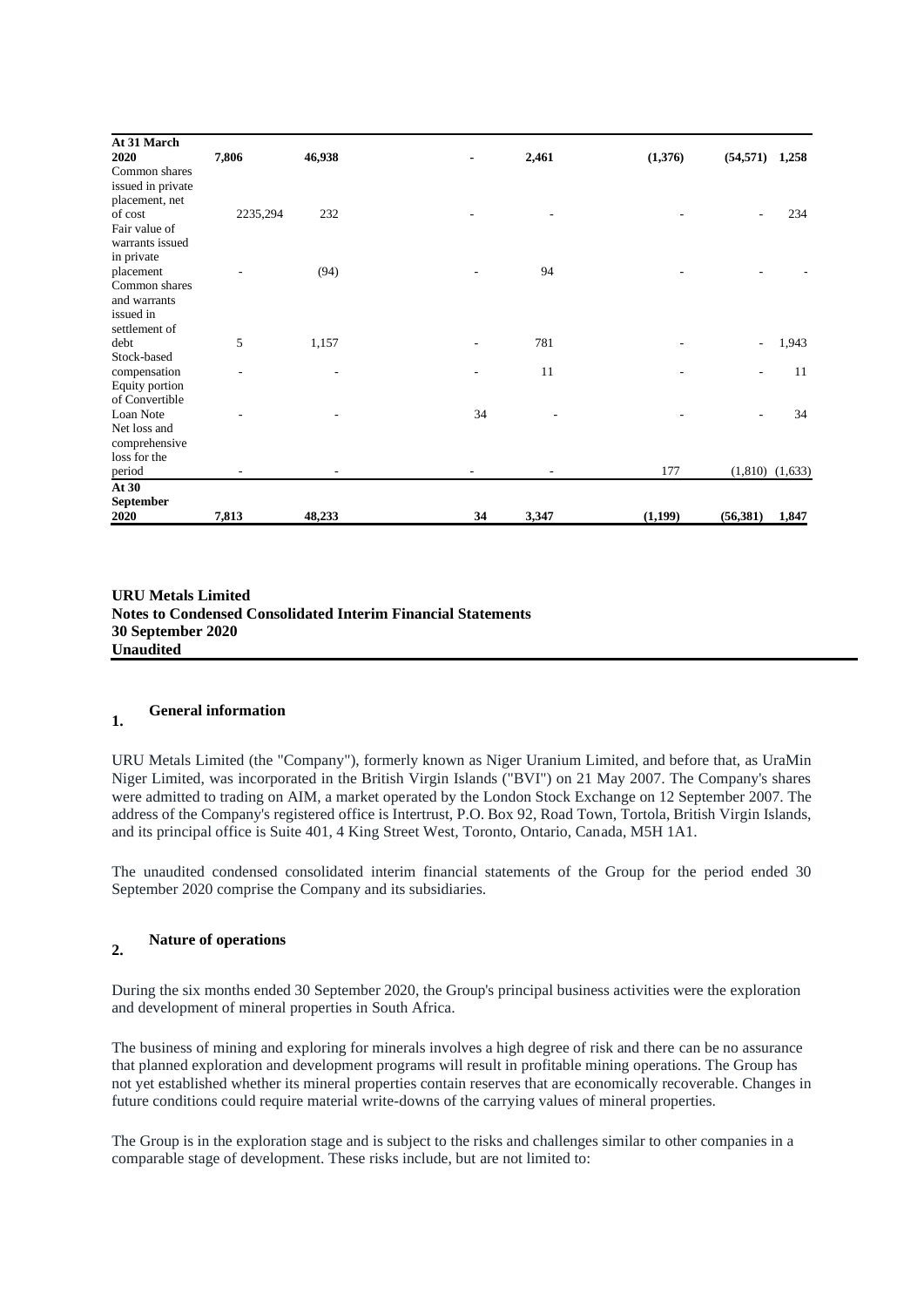Dependence on key individuals;

- receipt and maintenance of all required exploration permits and property titles;
- successful development; and
- •

•

- as noted above, the ability to secure adequate financing to meet the minimum capital required to successfully
- develop the Group's projects and continue as a going concern.

#### **3. Basis of preparation**

# *(a) Statement of compliance*

The Company applies IFRS as issued by the International Accounting Standards Board ("IASB"). These unaudited condensed consolidated interim financial statements have been prepared in accordance with International Accounting Standard 34, Interim Financial Reporting. Accordingly, they do not include all of the information required for full annual financial statements required by IFRS as issued by the IASB.

The policies applied in these unaudited condensed consolidated interim financial statements are based on IFRSs issued and outstanding as of 29 December 2020, the date the Board of Directors approved the statements. The same accounting policies and methods of computation are followed in these unaudited condensed consolidated interim financial statements as compared with the most recent annual consolidated financial statements as at and for the year ended 31 March 2020. Any subsequent changes to IFRS that are given effect in the Company's annual consolidated financial statements for the year ending 31 March 2021 could result in restatement of these unaudited condensed consolidated interim financial statements.

(b) Adoption of new accounting policies

## **Convertible debentures**

The liability, equity components of convertible debentures are presented separately on the statement of financial position, starting from initial recognition. The Company determines the carrying amount of the financial liability by discounting the stream of future payments at the prevailing market rate for a similar liability of comparable credit status and substantially providing the same cash flows. Subsequently, the liability component is then increased by accretion of the discounted amounts to reach the nominal value of the convertible debenture at maturity, which is recorded in the statement of loss and comprehensive loss as finance costs.

The carrying amount of the equity component is calculated by deducting the carrying amount of the financial liability from the amount of the convertible debenture, and is presented in equity as an equity component of convertible debenture. The equity component is not re-measured subsequent to initial recognition, except on conversion or expiry.

(c) New accounting standards and interpretations

Certain new accounting standards and interpretations have been published that are not mandatory for the current period and have not been early adopted. These standards are not expected to have a material impact on the Group in the current or future reporting periods.

#### **4. Financial risk management**

The Group's Board of Directors monitors and manages the financial risks relating to the operations of the Group. These include credit risk, liquidity risk and market risk which includes foreign currency and interest rate risks.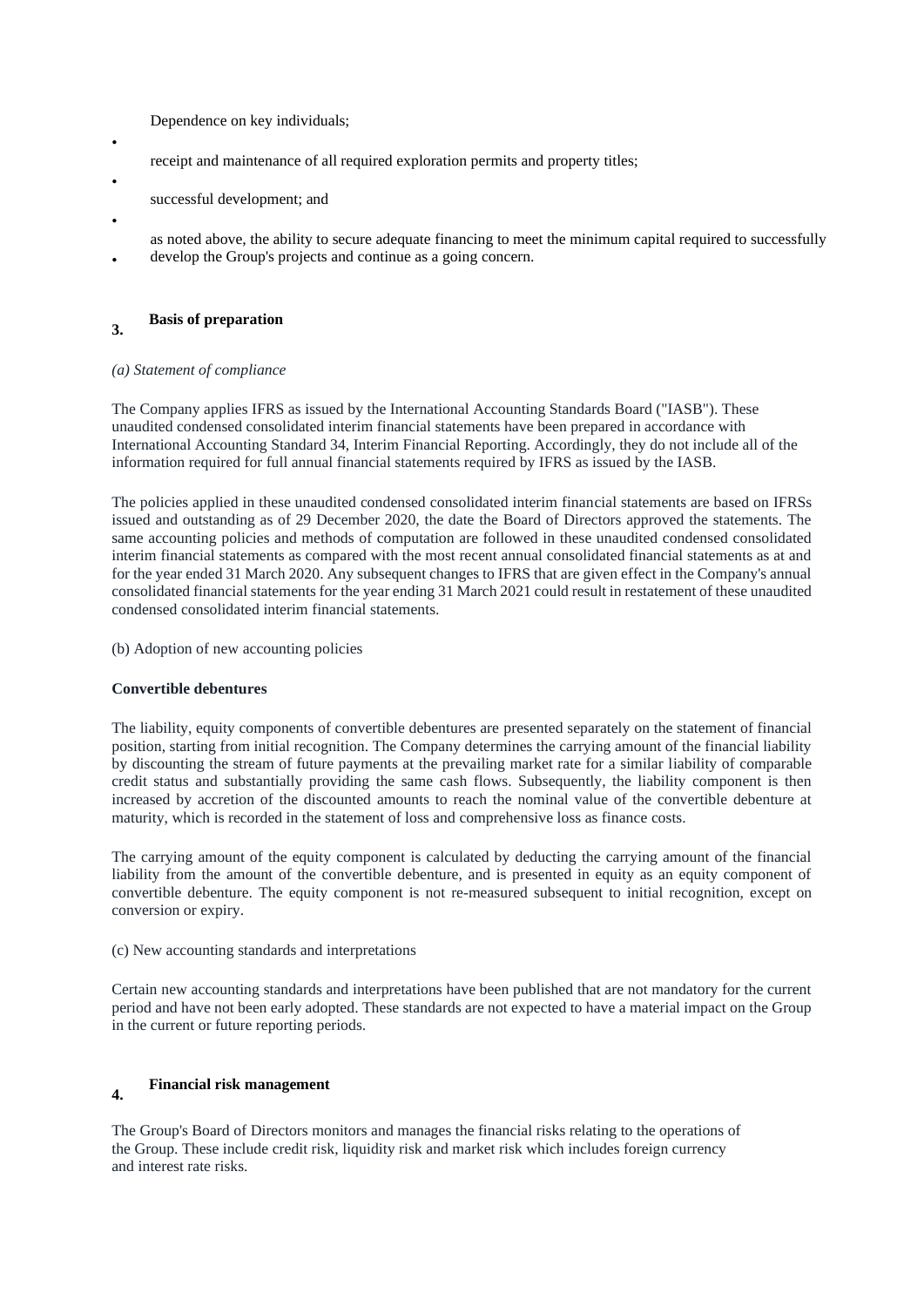### *Credit risk*

Credit risk is the risk of loss associated with a counterparty's inability to fulfill its payment obligations. The Group's credit risk is primarily attributable to the Group's cash and cash equivalents and trade and other receivables. The Group has no allowance for impairment that might represent an estimate of incurred losses on other receivables. The Group has cash and cash equivalents of \$223,000 (31 March 2020 - \$66,000), which represent the maximum credit exposure on these assets. As at 30 September 2020, the majority of the cash and cash equivalents were held with a major Canadian chartered bank from which management believes the risk of loss to be minimal.

### *Liquidity risk*

Liquidity risk is the risk that the Group will encounter difficulty in meeting the obligations associated with its financial liabilities that are settled by delivering cash or another financial asset. The Group's approach to managing liquidity is to ensure, as far as possible, that it will always have sufficient liquidity to meet its liabilities when due, under both normal and stressed conditions, without incurring unacceptable losses or risking damage to the Group's reputation.

Typically the Group tries to ensure that it has sufficient cash on demand to meet expected operational expenses for a period of twelve months, including the servicing of financial obligations; this excludes the potential impact of extreme circumstances that cannot reasonably be predicted. Management monitors the rolling forecasts of the Group's liquidity reserve on the basis of expected cash flows.

The following are the contractual maturities of financial liabilities:

|                          | Carrying<br>amount<br>\$'000 | <b>Contractual</b><br>cash flows<br>\$'000 | 6 months<br>or less<br>\$'000 | 6 months<br>to 5<br>years<br>\$'000 |
|--------------------------|------------------------------|--------------------------------------------|-------------------------------|-------------------------------------|
| 30 September 2020        |                              |                                            |                               |                                     |
| Trade and other payables | 1.323                        | 1.323                                      | 1.323                         |                                     |
| 31 March 2020            |                              |                                            |                               |                                     |
| Trade and other payables | 1.640                        | 1.640                                      | 1,640                         |                                     |

## *Market risk*

Market risk is the risk that changes in market prices, such as foreign exchange rates, interest rates and equity prices will affect the Group's loss or the value of its holdings of financial instruments. The objective of market risk management is to manage and control market risk exposures within acceptable parameters, while optimising the return.

### Foreign currency rate risk

The Group, operating internationally, is exposed to currency risk on purchases that are denominated in a currency other than the functional currency of the Group's entities, primarily Pound Sterling ("GBP"), the Canadian Dollar ("CAD"), the South African Rand ("ZAR"), Swedish Krona ("SEK") and the US Dollar ("USD").

The Group does not hedge its exposure to currency risk.

In respect of other monetary assets and liabilities denominated in foreign currencies, the Group's policy is to ensure that its net exposure is kept to an acceptable level by buying or selling foreign currencies at spot rates when necessary to address short term imbalances.

The Group's exposure to foreign currency risk, based on notional amounts, was as follows:

| <b>USD</b> | ZAR    | GBP    | <b>SEK</b> | 'AD    | <b>Total</b> |
|------------|--------|--------|------------|--------|--------------|
| \$'000     | \$'000 | \$'000 | \$'000     | \$'000 | \$'000       |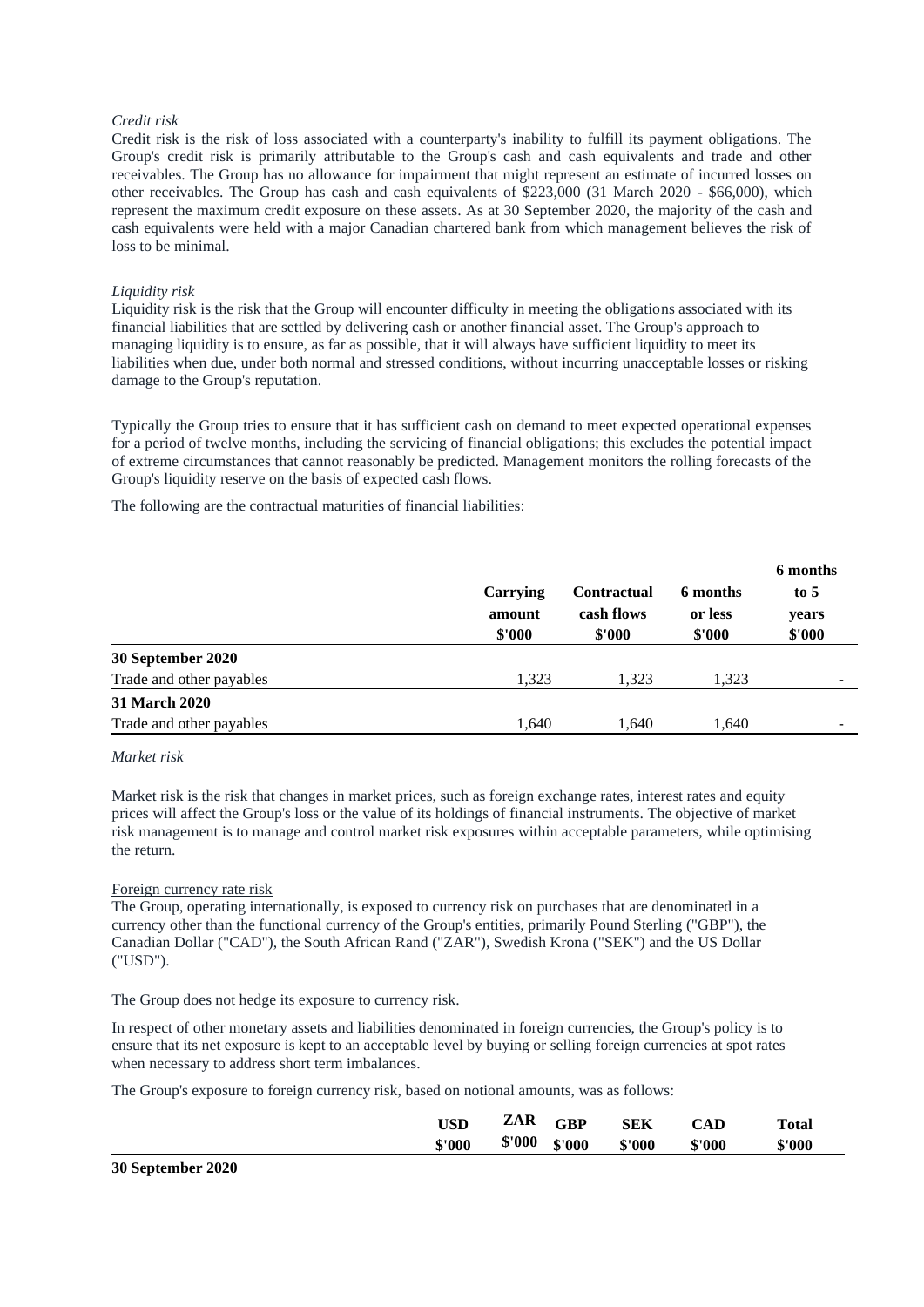| Cash and cash equivalents   | 213  |       |       |     |         | 223           |
|-----------------------------|------|-------|-------|-----|---------|---------------|
| Trade and other receivables | -    |       |       |     | 727     | 67            |
| Trade and other payables    | (25) | (224  | (451) | 54) | (569)   | $323^{\circ}$ |
| <b>31 March 2020</b>        |      |       |       |     |         |               |
| Cash and cash equivalents   | 50   |       |       |     |         | 66            |
| Trade and other receivables |      |       |       |     | 60      | 60            |
| Trade and other payables    |      | [191] | (380) | 49) | (1,020) | (1,640)       |

### Interest rate risk

The financial assets and liabilities of the Group are subject to interest rate risk, based on changes in the prevailing interest rate. The Group does not enter into interest rate swap or derivative contracts. The primary goal of the Group's investment strategy is to make timely investments in listed or unlisted mining and mineral development properties to optimise shareholder value. Where appropriate, the Group will act as an active investor and will strive to advance corporate actions that deliver value adding outcomes. The Group will undertake joint ventures with companies that have the potential to realise value through mineral project development, and invest substantially in those joint ventures to advance asset development over the near term.

### *Market risks*

### *Sensitivity analysis*

A 10% strengthening of the USD against the following currencies at the year end would have increased/(decreased) equity and profit or loss by the amounts shown below. This was determined by recalculating the USD balances held using a 10% greater exchange rate to the USD. This analysis assumes that all other variables, in particular interest rates, remain constant.

|            |                          | 30 September 2020<br>Profit or |                          | 30 September 2019               |  |  |
|------------|--------------------------|--------------------------------|--------------------------|---------------------------------|--|--|
|            | <b>Equity</b><br>\$'000  | loss<br>\$'000                 | <b>Equity</b><br>\$'000  | <b>Profit or loss</b><br>\$'000 |  |  |
| <b>GBP</b> | ٠                        | 45                             | -                        | 15                              |  |  |
| CAD        | ۰                        | 49                             | -                        | 83                              |  |  |
| ZAR        | $\blacksquare$           | 22                             |                          | -                               |  |  |
| <b>SEK</b> | $\overline{\phantom{a}}$ |                                | $\overline{\phantom{a}}$ |                                 |  |  |

#### **5. Capital risk management**

The Group includes its share capital, share premium, reserves and accumulated deficit as capital. The Group's objective is to maintain a flexible capital structure which optimises the costs of capital at an acceptable risk. In light of economic changes and with the risk characteristics of the underlying assets, the Group manages the capital structure and makes adjustments to it. As the Group has no cash flow from operations and in order to maintain or adjust the capital structure, the Group may issue new shares, issue debt and/or find a strategic partner. The Group is not subject to externally imposed capital requirements.

The Group prepares annual expenditure budgets to facilitate the management of its capital requirements and updates them as necessary depending on various factors such as capital deployment and general industry conditions. During the six months ended 30 September 2020 there were no changes in the Group's approach to capital management.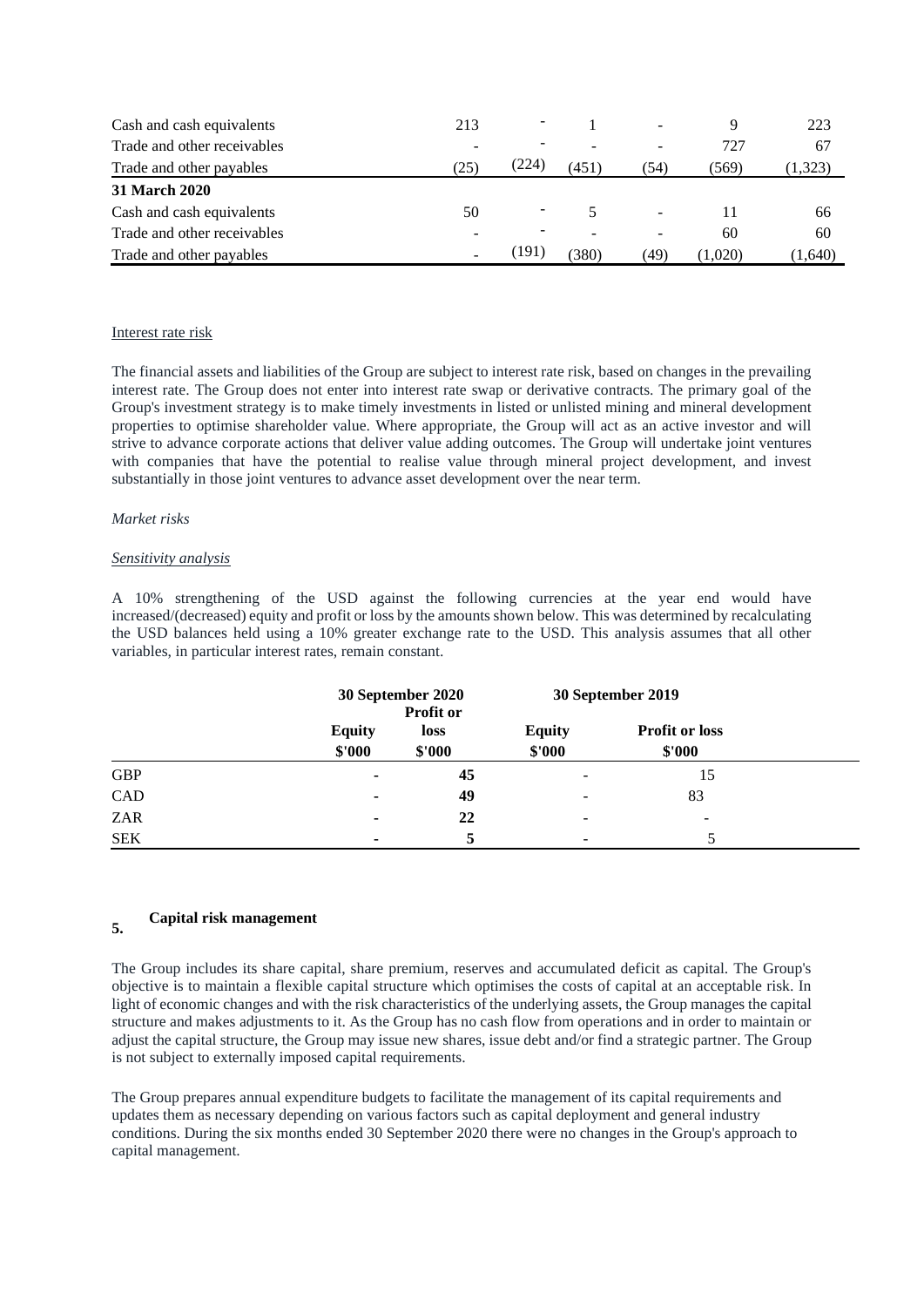## **6. Earnings per Share**

The calculation of basic and diluted earnings per share is based on the result attributable to shareholders divided by the weighted average number of ordinary shares in issue in the year.

Basic earnings per share amounts are calculated by dividing net loss for the year attributable to ordinary equity holders of the parent by the weighted average number of ordinary shares outstanding during the year.

The Company has potentially issuable shares which relate to share options issued to directors and third parties. In the six months ended 30 September 2020 and 30 September 2019 none of the options had a dilutive effect on the loss.

|                                                                                    | Six months            | Six months            |
|------------------------------------------------------------------------------------|-----------------------|-----------------------|
|                                                                                    | ended<br>30 September | ended<br>30 September |
|                                                                                    | 2020                  | 2019                  |
| Loss used in calculating basic and diluted earnings per share (\$'000)             | (1, 810)              | (263)                 |
| Number of shares                                                                   |                       |                       |
| Weighted average number of shares for the purpose of basic earnings                |                       |                       |
| per share                                                                          | 1,347,591             | 779,944               |
| Weighted average number of shares for the purpose of diluted<br>earnings per share | 1.347.591             | 779.944               |
| Basic loss per share (US dollars)                                                  | (1.34)                | (0.34)                |
| Diluted loss per share (US dollars)                                                | (1.34)                | (0.34)                |

#### **7. Long-term prepaid assets**

|                          | As at<br>30 | As at    |
|--------------------------|-------------|----------|
|                          | September   | 31 March |
|                          | 2020        | 2020     |
|                          |             |          |
| Long-term prepaid assets | 41          | 41       |

On determination that an impairment charge was required for the Group's SSOAB Licences project, the Group identified a long-term prepaid asset for future drilling costs that may be applied to projects undertaken in other locations. Accordingly, the long-term prepaid asset was transferred out of intangible assets.

### **8. Property, plant and equipment**

|                                         | Field<br>equipment |
|-----------------------------------------|--------------------|
| <b>COST</b>                             | \$'000             |
| At 31 March 2020 and September 30, 2020 | 114                |
|                                         |                    |
|                                         | Field              |
|                                         | equipment          |
| <b>ACCUMULATED DEPRECIATON</b>          | \$'000             |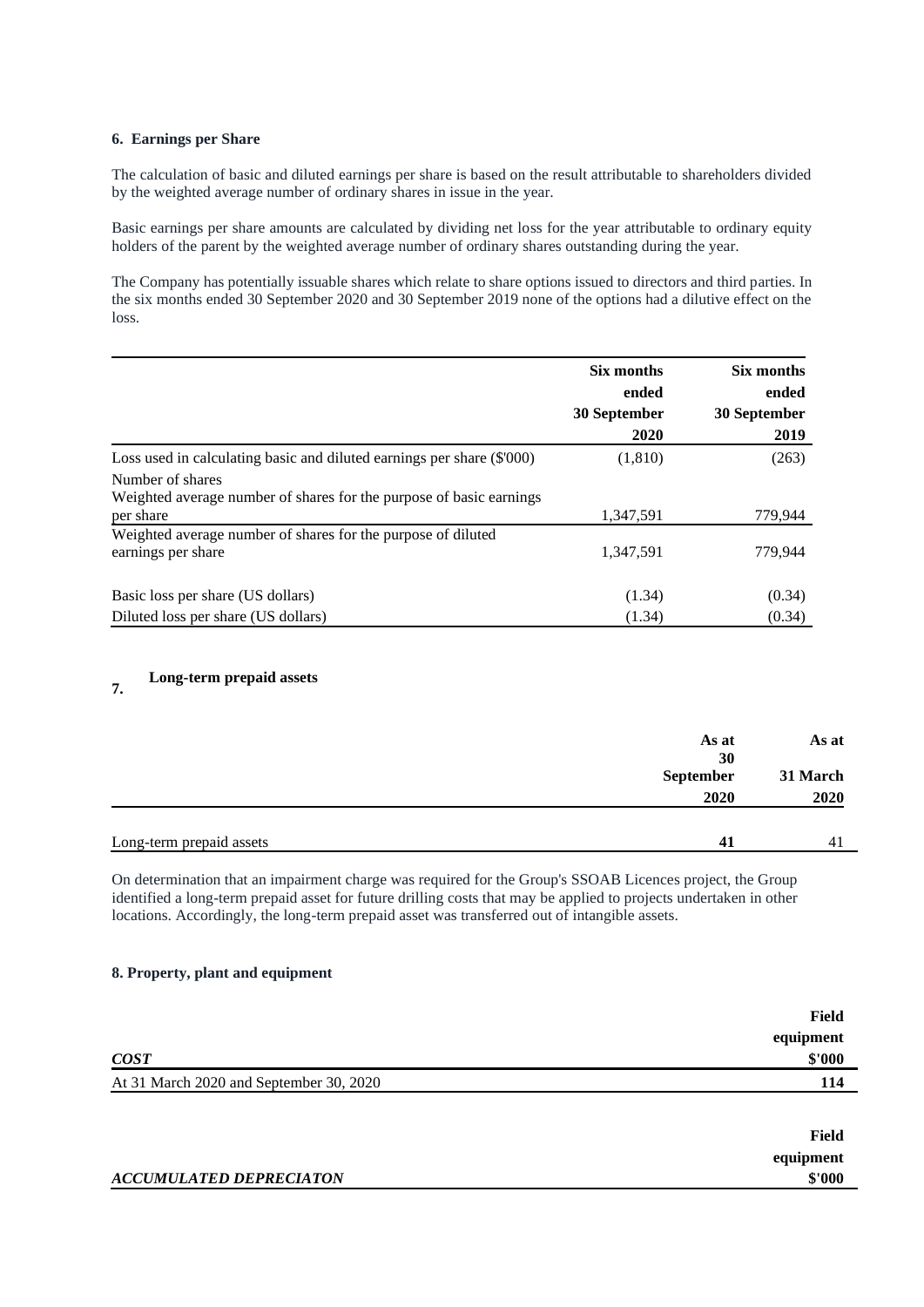| At 31 March 2020            | 10″ |
|-----------------------------|-----|
| Depreciation for the period |     |
| At 30 September 2020        |     |

|                       | Field                    |
|-----------------------|--------------------------|
|                       | equipment                |
| <b>CARRYING VALUE</b> | \$'000                   |
| At 31 March 2020      |                          |
| At 30 September 2020  | $\overline{\phantom{a}}$ |

#### **9. Intangible assets**

| <b>Exploration</b> costs |        |
|--------------------------|--------|
| COST                     | \$'000 |
| At 31 March 2020         | 5,180  |
| Additions                | 164    |
| Foreign exchange         | 272    |
| At 30 September 2020     | 5,616  |

| ACCUMULATED AMORTISATION AND IMPAIRMENT |       |
|-----------------------------------------|-------|
| At 31 March 2020                        | 2,456 |
| Foreign exchange                        | 105   |
| At 30 September 2020                    | 2,561 |
|                                         |       |

| <b>CARRYING VALUE</b> | \$'000 |
|-----------------------|--------|
| At 31 March 2020      | 2.724  |
| At 30 September 2020  | 3.055  |

The Group has operated three distinct projects, SSOAB Licences, Nueltin Licence and the South African Projects as detailed below:

The exploration costs, amortisation and impairment detailed in the above table are in respect of the Group's South African Projects only. The Group's exploration costs in respect of its SSOAB Licences project of \$1,145,000 were fully impaired at 31 March 2016 and the exploration costs in respect of its Nueltin Licence project of \$153,000 were fully impaired at 31 March 2015. The Burgersfort South African project was fully impaired at 31 March 2019. At 30 Septembeer 2020 the carrying value is solely in relation to the Zebediela Nickel Project described below.

### **SSOAB Licences**

SSOAB (as defined in note 3) had 100% ownership of several exploration licences near the town of Örebro, Sweden. The Swedish licences are considered to be a single project, and thus to be one CGU. During the year ended 31 March 2016, due to the continued decline of the prices of oil and uranium, the Group decided not to pursue the development of SSOAB properties and therefore determined that the recoverable amount of the intangible assets under the SSOAB properties was estimated to be \$nil. The Group fully impaired the intangible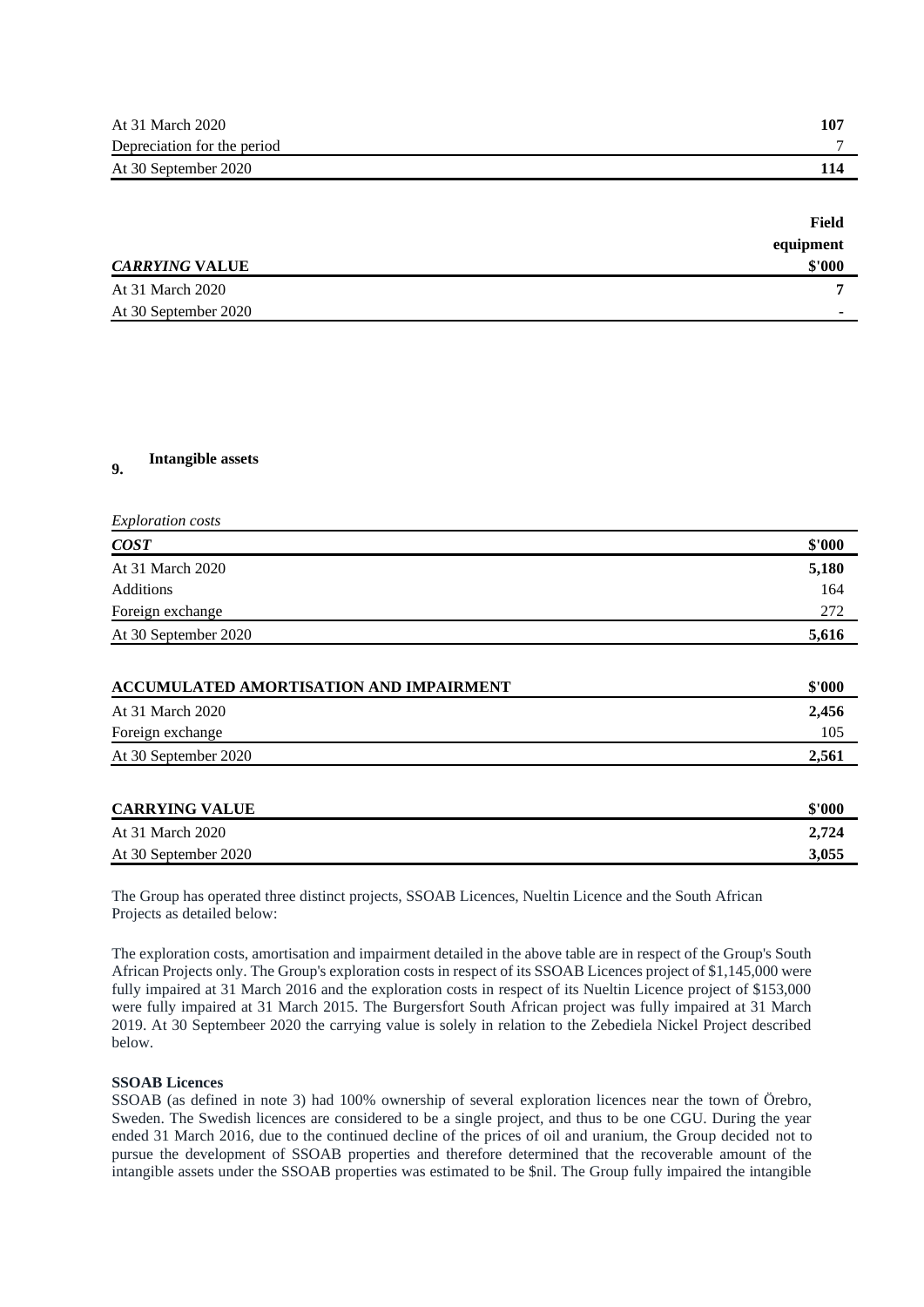assets in the consolidated statement of financial position for the year ended 31 March 2016. The foreign currency reserve of SSOAB was reclassified from equity to the consolidated statement of comprehensive income in the year ended 31 March 2017.

## **Nueltin Licence**

8373825 Canada Inc. ("Nueltin") was party to an option agreement with Cameco Corporation ("Cameco"), the holder of a licence located in the Nunavut Territory of Canada. Under the agreement, Nueltin could earn 51% interest in the project from Cameco in return for exclusively funding CDN\$2.5 million in exploration expenditure by 31 December 2016. The Cameco project was considered to be one CGU. The Group fully impaired the intangible assets in the consolidated statement of financial position in the year ended 31 March 2015 as the Group had no plans to pursue the project in Nunavut Territory and thus let the option expire.

### **South African Projects**

•

•

In November 2013, the Group acquired (i) a 100% interest in Southern Africa Nickel Limited ("SAN Ltd.") which had been the Group's joint venture partner since 2010 on the Zebediela Nickel Project and (ii) a 50% interest in the Burgersfort Project. SAN Ltd in turn had a 74% interest in a joint operation (the "SAN-Umnex Joint Venture"). The remaining 26% was held by Umnex Mineral Holdings Pty ("UMH"), which had title to the Zebediela licences through its subsidiary, UML. With the Group's acquisition of SAN Ltd., the SAN-URU joint venture was dissolved and San Ltd. obtained ownership of the JV's 50% interest in the Burgersfort Project with BSC Resources as the other party to the agreement. On 10 April 2014, SAN Ltd. and UMH agreed that SAN Ltd. would purchase 100% of Umnex Minerals Limpopo Pty ("UML") from UMH for consideration of 33,194,181 new Group shares and 8,000,000 bonus shares issued to directors and officers for their services in the acquisition of UML.

The Burgersfort Project extends over two adjacent prospecting rights in Burgersfort North and Burgersfort South. The Group has no plans to pursue the project and as announced on 31 May 2019 has fully impaired the intangible assets related to Burgersfort Project in the amount of \$868,000 in the consolidated statement of financial position as at 31 March 2019.

The Zebediela Nickel Project extends over three separate adjacent prospecting rights in the Limpopo Province of South Africa. All three rights are now held by Lesogo Platinum Uitloop Pty ("LPU"), which in turn is 100% owned by UML.

All three rights are currently compliant with minimum expenditure obligations, annual report submissions, annual prospecting fees, and submitted prospecting work programs.

Under the terms of the acquisition agreement, UMH is permitted to return the shares and take back the licences should the Group:

- fail to maintain adequate cash funds to meet its general and project expenditure obligations, or
- fail to meet the purchased rights' minimum statutory expenditure obligations

As at 30 September 2020, the "general and project expenditure obligations" and the "minimum statutory expenditure obligations" of the general and project expenditure obligations had not been determined.

Additionally, conditional consideration of 12,000 free-trading shares is payable if either 1) a transaction is consummated by the Group to sell, farm-out, or similarly dispose of any portion of a mineral project on some or all of the mining titles, or 2) a mining right is obtained from DMRE in respect of some or all of the rights, or 3) an effective change of control of the Group occurs. As at 31 March 2020 none of the above conditions have occurred.

On 19 April 2017, the Group entered into a Corporate and Management Services Agreement (the "Agreement") with UMH. As per the Agreement, UMH shall provide to UML services including project management, coordination of mining rights application, mineral rights management, finance and accounting, technical, metallurgical, engineering and geological services and corporate finance and capital raising. In exchange of the services, UMH will earning the following fees: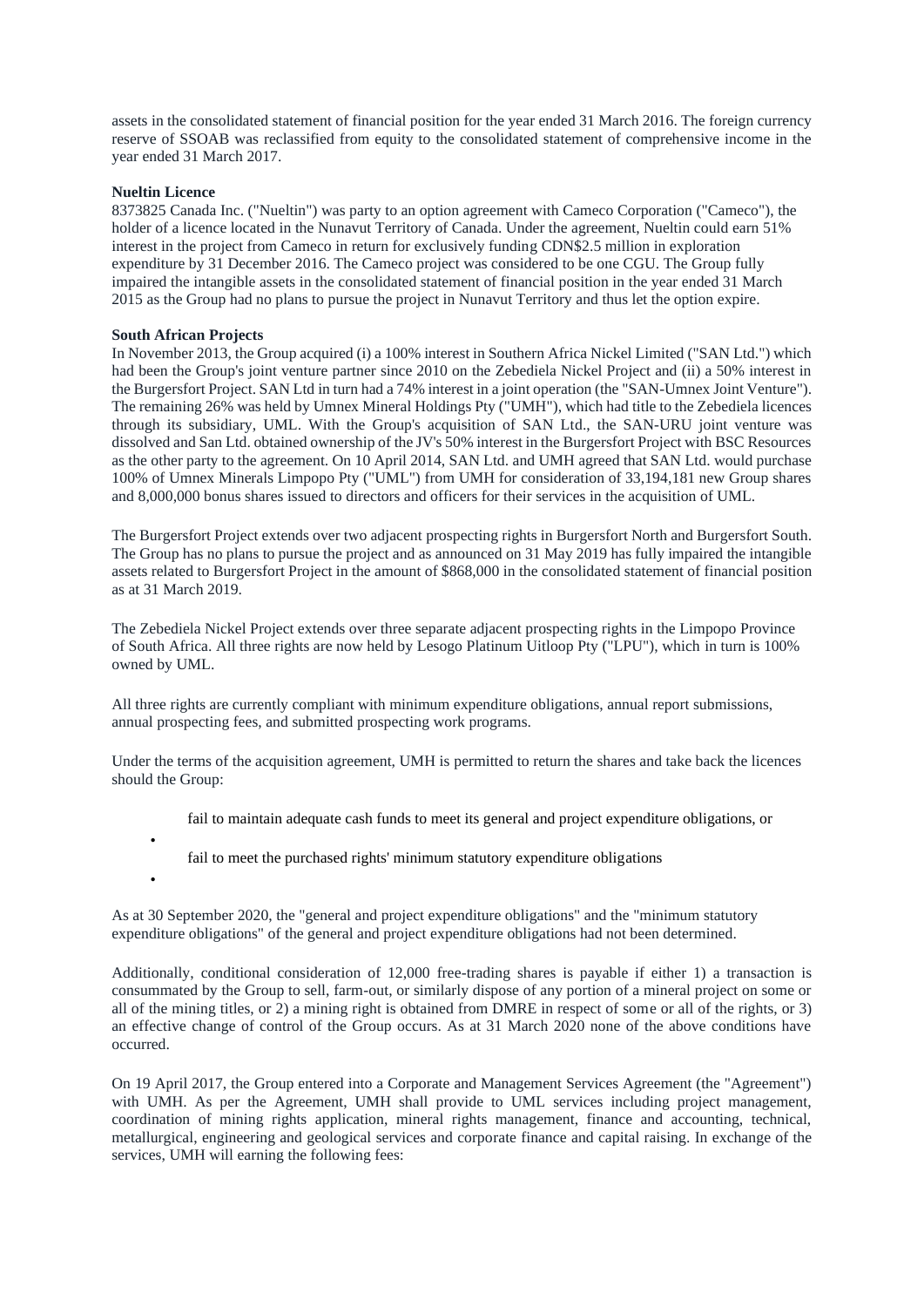1. Once the Bankable Feasibility Study commences a monthly retainer of ZAR150,000 until then a monthly retainer of ZAR75,000 will be paid; 2. First right of offer for technical, metallurgical, engineering and geological services at market related pricing; 3. Capital raising and corporate finance fees of 5% of the transaction value of capital raised through UMH sources; 4. UMH will be issued a 1.5% royalty on all revenue generated from the Zebediela project.

1% of the royalty can be purchased back by the Company or its successor for the amount of \$2 million provided that the Company exercises this right within 24 months of the Mining Right being issued by the Department of Mineral Resources of South Africa.

On 4 December 2018 the Company announced that the DMRE had formally approved and executed the renewal of the primary prospecting right. The right will expire on 2 December 2021.

On 19 February 2020, the DMRE formally accepted the Final Scoping Report and granted approval for the Environmental Impact Assessment phase to proceed. An extension was granted on 28 August 2020 for the delays caused by the COVID-19 lockdown measures.

# **10. Trade and other receivables**

|                   | 30 September | 31 March |
|-------------------|--------------|----------|
|                   | 2020         | 2020     |
|                   | \$'000       | \$'000   |
| Other receivables | 72           | 60       |

### **11. Convertible loan note**

On 6 May 2020, the Company issued a convertible loan note ("Convertible Loan Note") for \$250,000 to Boothbay Absolute Return Strategies LP ("Boothbay"). The Convertible Loan Note can be increased to \$500,000 prior to the maturity of the Loan Note on 31 May 2021 or such later date as the Company may in its sole discretion determine. The Convertible Loan Note is unsecured, bears no interest and is convertible at the lower of:

- (i) a voluntary conversion price triggered on serving a conversion notice (being 85 pence per share for a period of 90 days from the date of the Loan Note ("Notice Period); and following expiry of the 90 day period, a 35% discount to the Volume Weighted Average Price ("VWAP") per share in the 5 trading days prior to the noteholder serving a conversion notice);
- (ii) on an equity fund raising of not less than US\$5 million (excluding a Loan Note conversion), a 35% discount to the price per share paid by investors on such a fund raising;
- (iii) on a share sale (meaning a sale of Ordinary Shares giving control of the Company, whether for cash and/or by way of exchange for shares in another company and/or for other consideration, and whether or not control of the Company changes as a result of such transaction), a 35 per cent. discount to the price per share paid on the share sale; or
- (iv) if there is no conversion notice served, fund raising or share sale prior to the maturity date, at a 35% discount to the VWAP per share in the 5 trading days prior to the maturity date.

On 6 August 2020, the Company extended the Notice Period relating to the Convertible Loan Note as previously announced on 6 May 2020 for a further 90 days with effect from 6 August 2020.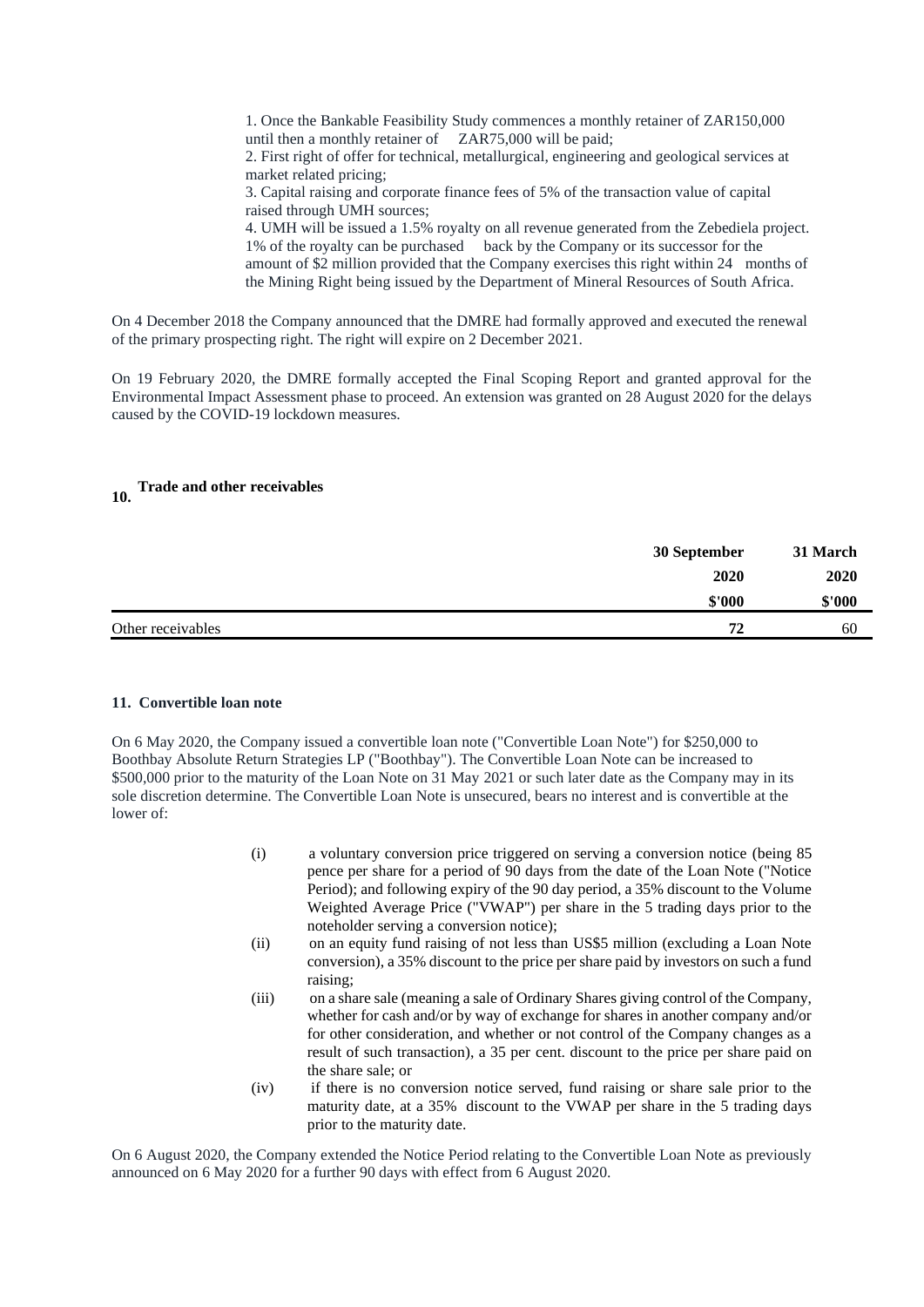On 4 November 2020, the Company extended the notice period relating to the Convertible Loan Note as previously announced on 6 May 2020 and extended on 6 August 2020, for a further 90 days with effect from 4 November 2020 (note 18).

Upon initial recognition, the Convertible Loan Note is allocated between financial liability of \$204,000 and equity portion of \$34,000. The Company accrued a transaction cost of \$12,500 which was included in the financial liability.

During the three months ended 30 September 2020, the Company recorded accretion of \$12,000 and amortization of capitalized transaction costs of \$5,000 and as at 30 September 2020, the carrying value of the Convertible Loan Note was \$221,000.

# **12. Share capital and share premium**

|                                                    | Number of |                                   |                                   |                        |
|----------------------------------------------------|-----------|-----------------------------------|-----------------------------------|------------------------|
|                                                    | shares    | <b>Share</b><br>capital<br>\$'000 | <b>Share</b><br>premium<br>\$'000 | <b>Total</b><br>\$'000 |
| At 31 March 2020                                   | 780,571   | 7.806                             | 46.938                            | 54,744                 |
| Common shares issued in private placement          | 235,294   | 2                                 | 232                               | 234                    |
| Fair value of warrants issued in private placement | ٠         |                                   | (94)                              | (94)                   |
| Common shares issued in settlement of debt         | 470,588   | 5                                 | 1,157                             | 1,162                  |
| At 30 September 2020                               | 1,486,453 | 7,813                             | 48,233                            | 56,046                 |

*Issued shares*

All issued shares are fully paid up.

Authorized: unlimited number of common shares. There are no preferences or restrictions attached to any classes of common shares.

On 6 May 2020, the Company raised approximately £200,000 through the subscription for 235,294 ordinary shares at 85 pence per share. Each share has an attached warrant with an exercise period of 18 months and are exercisable at 85 pence. The fair value of the warrants was determined to be \$94,000 using the Black-Scholes Model that takes into account the exercise price, the term of the warrant, the share price at grant date, the expected price volatility of the underlying share, the expected dividend yield and the risk-free interest rate for the term of the warrant.

On 6 May 2020, the Company issued 470,588 ordinary shares at 85 pence per share to Alegana Enterprises Limited (a company controlled by J. Zorbas) in lieu of unpaid director fees and salaries. Each share has an attached warrant with an exercise period of 18 months and are exercisable at 85 pence. The fair value of the shares issued was \$1,162,000 based on share price of the Company on the date of the settlement. The fair value of the warrants issued was determined to be \$781,000 using the Black-Scholes Model that takes into account the exercise price, the term of the warrant, the share price at grant date, the expected price volatility of the underlying share, the expected dividend yield and the risk-free interest rate for the term of the warrant. The amount of unpaid director fees and salaries settled was \$435,000, resulting in a loss on settlement of debt with shares of \$1,508,000.

The inputs into the Black Scholes option pricing model for the warrants granted are as follows:

|                      | 6 May |  |
|----------------------|-------|--|
|                      | 2020  |  |
| Exercise price $(f)$ | 0.85  |  |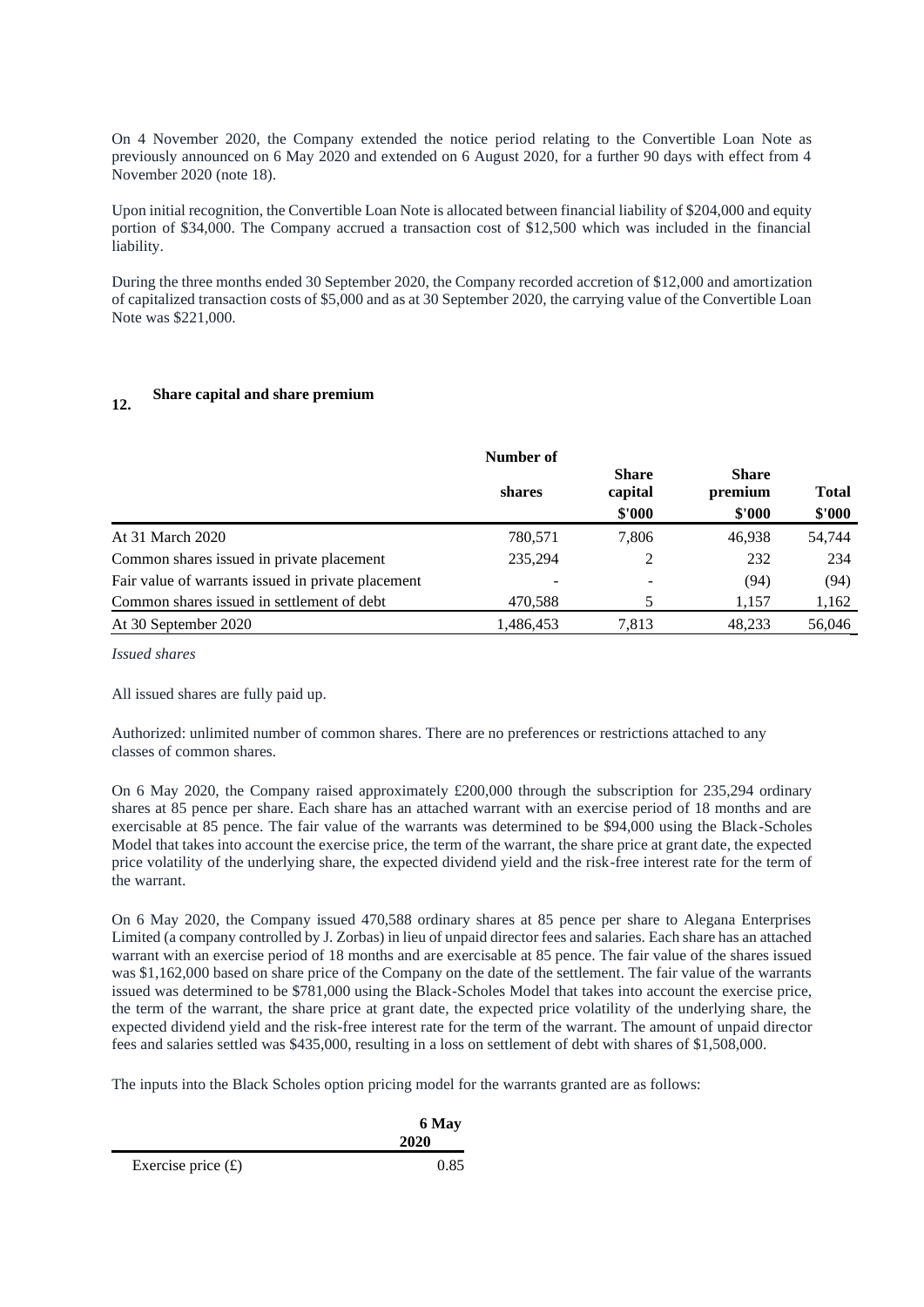| Share price $(f)$       | 2.00      |
|-------------------------|-----------|
| Expected volatility     | 96.62%    |
| Expected life           | 1.5 years |
| Risk-free interest rate | $0.3\%$   |
| Expected dividends      |           |

## *Unissued shares*

In terms of the BVI Business Companies Act, any unissued shares are under the control of the Directors.

### *Dividends*

Dividends declared and paid by the Group were \$nil for the year ended 30 September 2020 (30 September 2019 - \$nil).

# **13. Reserves**

(a) Share option and warrants reserve

The Share Option Plan is administered by the Board of Directors, which determines individual eligibility under the plan for optioning to each individual. Below is disclosure of the movement of the Group's share options as well as a reconciliation of the number and weighted average exercise price of the Group's share options outstanding on 30 September 2020 and 31 March 2020.

The assessed fair value at grant date is determined using the Black-Scholes Model that takes into account the exercise price, the term of the option, the share price at grant date, the expected price volatility of the underlying share, the expected dividend yield and the risk-free interest rate for the term of the option.

No stock options were granted during the six months ended 30 September 2020.

(i) Reconciliation of share options outstanding as at 30 September 2020:

|                             | Weighted               | Number of   |               |
|-----------------------------|------------------------|-------------|---------------|
|                             | average                | options     | <b>Number</b> |
| Exercise prices $(\pounds)$ | remaining life (years) | outstanding | exercisable   |
| 60                          | 1.65                   | 15,050      | 15,050        |
| 90                          | 1.65                   | 15,150      | 15,150        |
| 49                          | 0.06                   | 2,633       | 2,633         |
| 70                          | 2.02                   | 32,833      | 32,833        |

The inputs into the Black Scholes option pricing model for the options granted are as follows:

|                         |                   |                   | <b>October</b> |
|-------------------------|-------------------|-------------------|----------------|
|                         | <b>April 2017</b> | <b>April 2017</b> | 2020           |
| Exercise price $(f)$    | 60                | 90                | 49             |
| Expected volatility     | 92.88%            | 92.88%            | 54.9%          |
| Expected life           | 5 years           | 5 years           | 10 years       |
| Risk-free interest rate | 0.91%             | 0.91%             | 3.16%          |
| Expected dividends      | $0.0\%$           | $0.0\%$           | $0.0\%$        |

(ii) Continuity and exercise price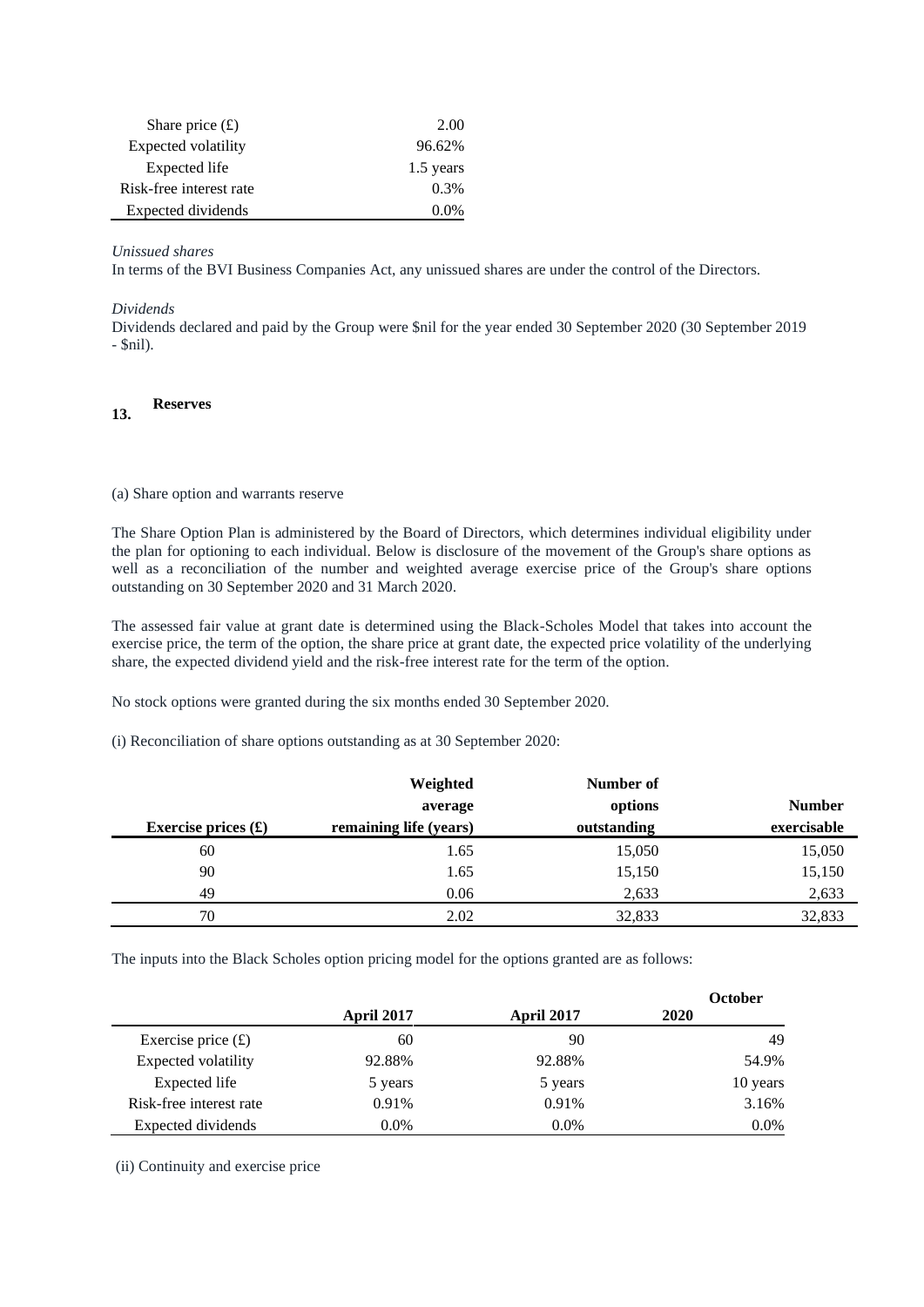The number and weighted average exercise prices of share options are as follows:

|                                        |               | Weighted                     |
|----------------------------------------|---------------|------------------------------|
|                                        | <b>Number</b> | average<br>exercise<br>price |
|                                        | of options    | per share $(\mathbf{f})$     |
| At 31 March 2020 and 30 September 2020 | 32,833        | 70                           |

The following is a continuity of the Group's warrants granted during the period ended 30 September 2020.

|                      | <b>Number</b><br>of options | Weighted<br>average<br>exercise<br>price<br>per share $(\mathbf{\hat{f}})$ |
|----------------------|-----------------------------|----------------------------------------------------------------------------|
| At 31 March 2020     | -                           |                                                                            |
| Warrants issued      | 705,882                     | 0.85                                                                       |
| At 30 September 2020 | 705,882                     | 0.85                                                                       |

Reconciliation of warrants outstanding as at 30 September 2020:

|                             | Weighted               | Number of   |
|-----------------------------|------------------------|-------------|
|                             | average                | warrants    |
| Exercise prices $(\pounds)$ | remaining life (years) | outstanding |
| 0.85                        | 1.10                   | 705,882     |

# (b) Foreign Currency Translation Reserve

The Foreign Currency Translation Reserve represents foreign currency differences recognised directly in other comprehensive income when assets and liabilities of foreign operations are translated to the Group's presentational currency at exchange rates at the reporting date and income and expenses are translated to the Group's presentational currency at average exchange rates.

#### **14. Trade and other payables**

|                | As at<br>30 | As at    |  |
|----------------|-------------|----------|--|
|                | September   | 31 March |  |
|                | 2020        | 2020     |  |
|                | \$'000      | \$'000   |  |
| Other payables | 671         | 888      |  |
| Accruals       | 652         | 752      |  |
|                | 1,323       | 1,640    |  |

# **15. Related party transactions**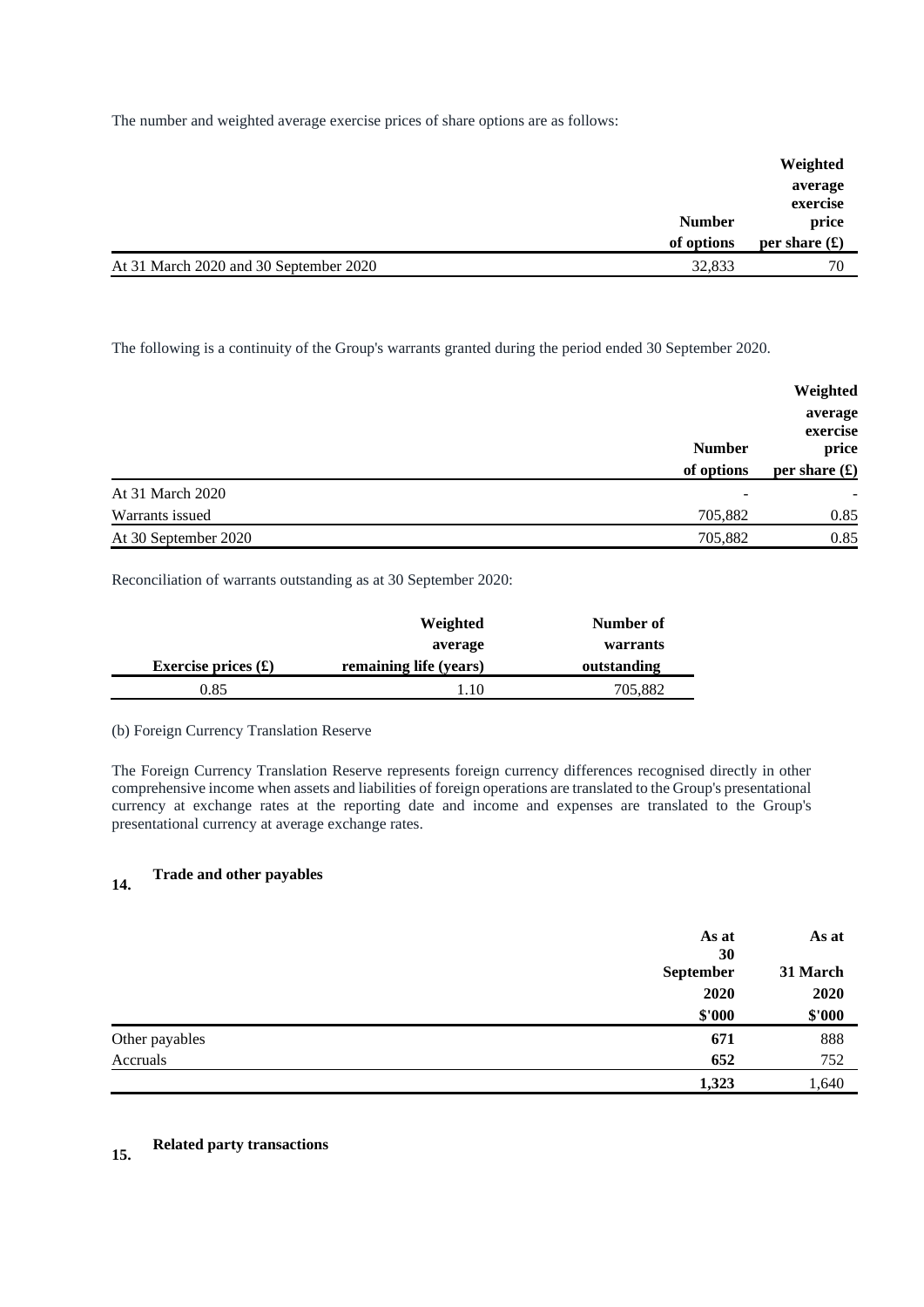### *(a) Transactions with key management personnel*

During the six months ended 30 September 2020, nil (six months ended 30 September 2019 - nil) share options were granted to key management personnel as defined by IAS 24 'Related party disclosures'. Key management personnel include J. Peng, a senior employee of Marrelli Support Services Inc. (MSSI), a company which provides financial accounting services to the Group. Below is the listing of the stock options held by key management personnel and the share expire on 19 April 2022.

The following share options, granted to current and past directors and management, were outstanding as at 30 September 2020.

|                           |                                     | Number of   |               |
|---------------------------|-------------------------------------|-------------|---------------|
|                           |                                     | options     | <b>Expiry</b> |
| <b>Directors/officers</b> | Exercise price $(\mathbf{\hat{E}})$ | outstanding | date          |
| <b>Directors</b>          |                                     |             |               |
| J. Zorbas                 | 60                                  | 5,000       | 19 April 2022 |
| J. Zorbas                 | 90                                  | 5,000       | 19 April 2022 |
| J. Vieira                 | 60                                  | 2,600       | 19 April 2022 |
| J. Vieira                 | 90                                  | 2,600       | 19 April 2022 |
| Management                |                                     |             |               |
| J. Peng                   | 60                                  | 1,000       | 19 April 2022 |
| J. Peng                   | 90                                  | 1,000       | 19 April 2022 |
| Former directors          |                                     |             |               |
| D. Subotic                | 60                                  | 2,600       | 19 April 2022 |
| D. Subotic                | 60                                  | 2,600       | 19 April 2022 |
| H. Kloepper               | 60                                  | 1,000       | 19 April 2022 |
| H. Kloepper               | 90                                  | 1,000       | 19 April 2022 |

*(b) Directors' remuneration*

|                               | Six months | Six months |
|-------------------------------|------------|------------|
|                               | ended      | ended      |
|                               | 30         | 30         |
|                               | September  | September  |
|                               | 2020       | 2019       |
|                               | \$'000     | \$'000     |
| Fees for services as director | 16         | 15         |
| Basic salary                  | 90         | 90         |
| Total                         | 106        | 108        |

Included in trade and other payables in note 14 are amounts accrued in respect of director fees and salary of directors' of the Company in the year totalling \$532,000 (31 March 2020: \$895,000) being amounts due to J.Zorbas (\$436,000 ( 31 March 2020: \$817,000)); J Vieira (\$57,000, (31 March 2020:\$48,000)); and K. Appleby (\$39,000 (31 March 2020: \$30,000)).

#### **16. Segmental information**

(a) Reportable segments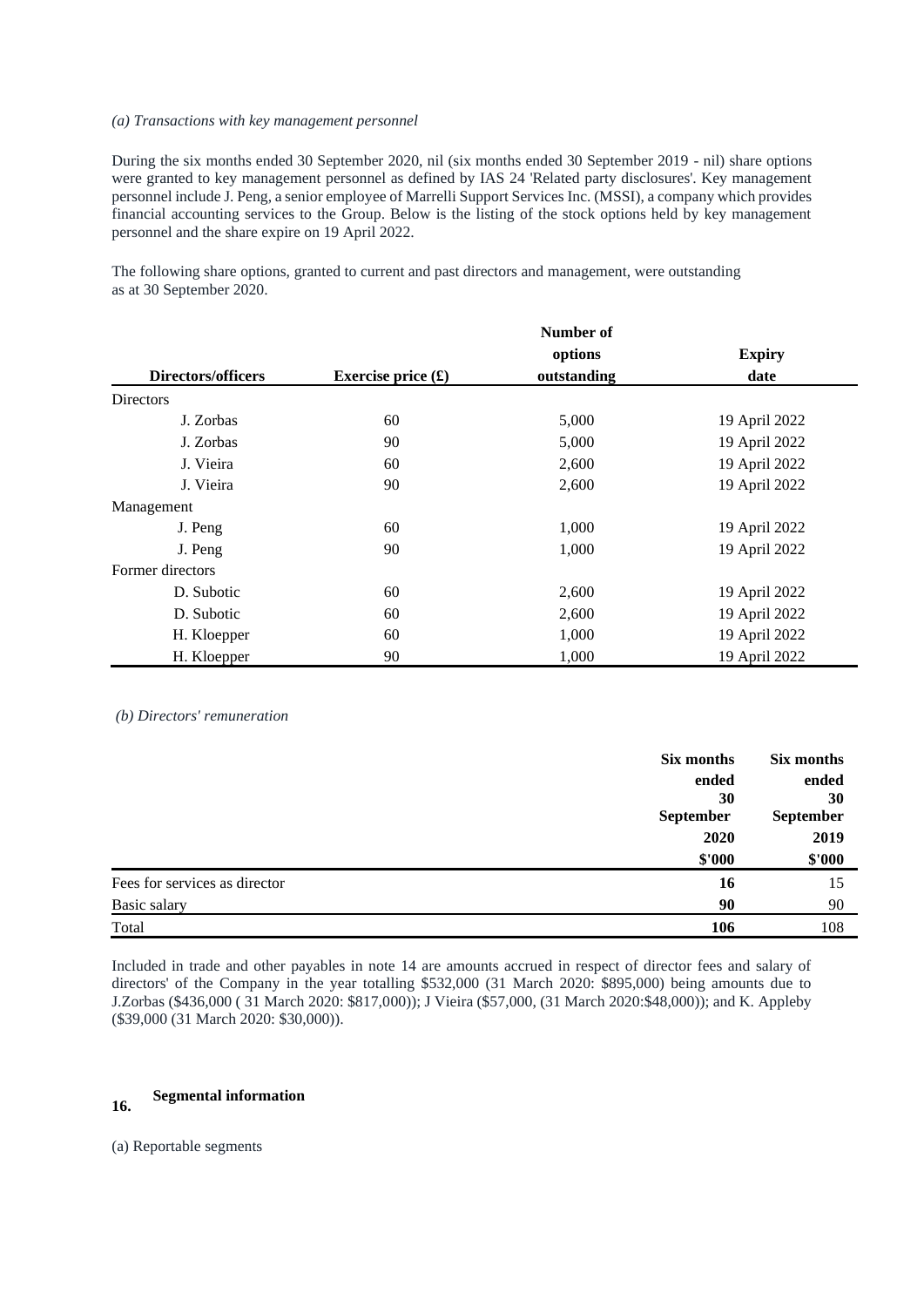The Group has two reportable segments, as described below, which are the Group's strategic business units. Both are determined by the CEO, the Group's chief operating decision-maker, and have not changed in the year. The strategic business units offer different services, and are managed separately because they require different strategies.

The following summary describes the operations in each of the Group's reportable segments:

| Exploration      | Includes obtaining licences and exploring these licence areas. |
|------------------|----------------------------------------------------------------|
| Corporate Office | Includes all Group administration and procurement              |

There are no other operations that meet any of the quantitative thresholds for determining reportable segments during the periods ended 30 September 2020 and 2019.

There are varying levels of integration between the Exploration and Corporate Office reportable segments. This integration includes shared administration and procurement services.

Information regarding the results of each reportable segment is included below. Performance is measured based on segmented results. Any inter-segment transactions would be determined on an arm's length basis. Inter-segment pricing for the periods ended 30 September 2020 and 2019 consisted of funding advanced from Corporate Office to Exploration.

# (b) Operating segments

|                                    | <b>Exploration</b> |        | <b>Corporate office</b> |        | Total  |        |
|------------------------------------|--------------------|--------|-------------------------|--------|--------|--------|
|                                    | 2020               | 2019   | 2020                    | 2019   | 2020   | 2019   |
| Six months ended 30 September      | \$'000             | \$'000 | \$'000                  | \$'000 | \$'000 | \$'000 |
| Depreciation                       |                    | (20)   |                         |        |        | (20)   |
| Reportable segment loss before tax |                    | 20)    | 1.803)                  | 388)   | 1.810) | (408)  |

|                                | <b>Exploration</b> |       | Corporate office |        | Total            |        |
|--------------------------------|--------------------|-------|------------------|--------|------------------|--------|
| As at 30 September             | 2020               | 2019  | 2020             | 2019   | 2020             | 2019   |
|                                | \$'000<br>\$'000   |       | \$'000<br>\$'000 |        | \$'000<br>\$'000 |        |
| Reportable segment assets      | 3.055              | 2.713 | 336              | 170    | 3.391            | 2,883  |
| Reportable segment liabilities | T11)               | (11)  | 1.533)           | 1.167) | (1.544)          | 1,178) |

### (c) Geographical segments

During the period ended 30 September 2020 and 2019, business activities took place in Canada and South Africa. In presenting information based on the geographical segments, segment assets are based on the physical location of the assets.

The following table presents segmented information on the Group's operations and loss for the period ended 30 September 2020 and assets and liabilities as at 30 September 2020:

|                    |         |                   | South                    |              |  |
|--------------------|---------|-------------------|--------------------------|--------------|--|
|                    | Canada  | Sweden            | Africa                   | <b>Total</b> |  |
|                    | \$'000  | \$'000            | \$'000                   | \$'000       |  |
| Net loss           | (1,803) | -                 | (7)                      | (1, 810)     |  |
| Total assets       | 336     | -                 | 3,055                    | 3,391        |  |
| Non-current assets | 41      | -                 | 3,055                    | 3,096        |  |
| Liabilities        | (1,533) | $\left(11\right)$ | $\overline{\phantom{a}}$ | (1, 544)     |  |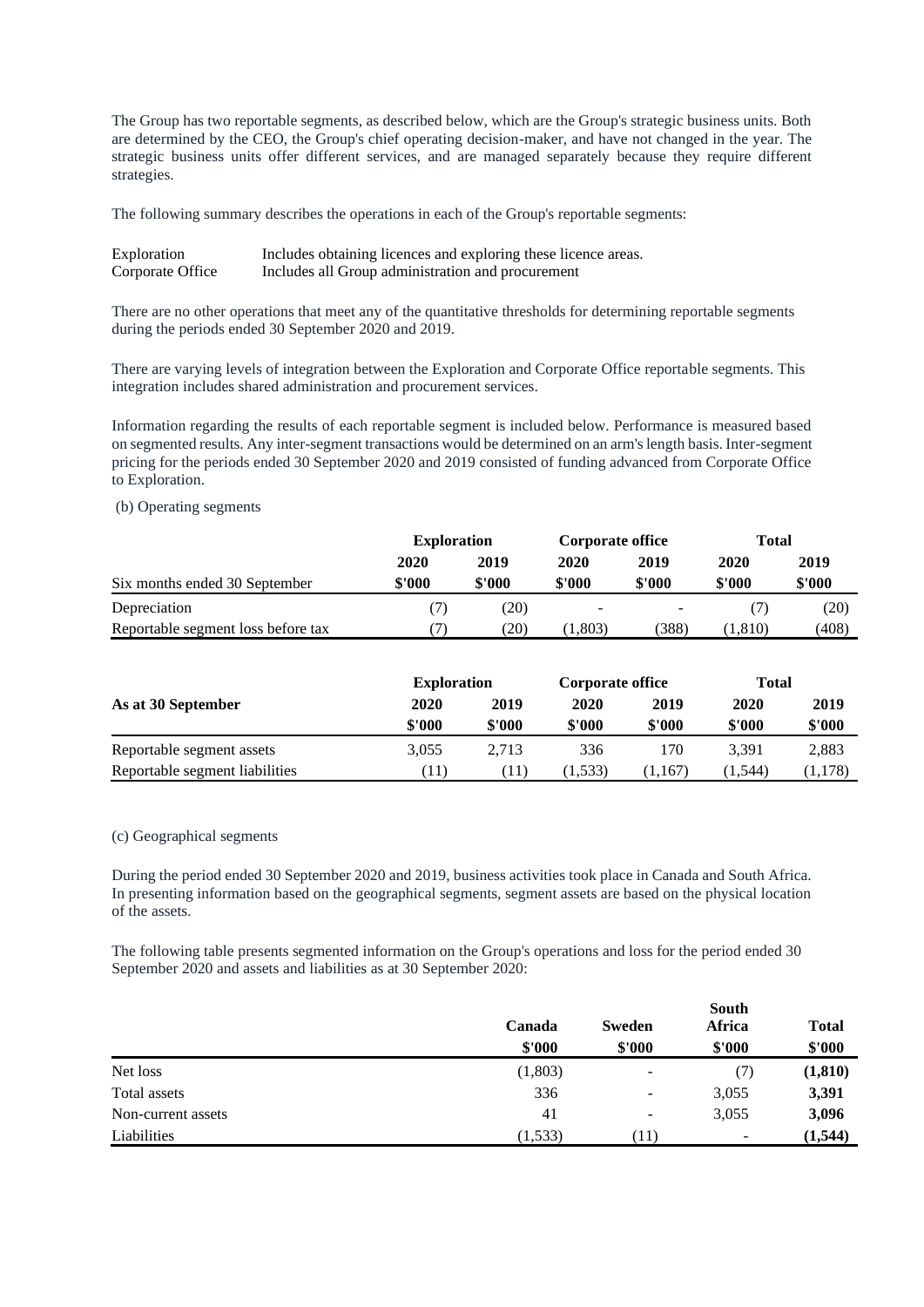The following table presents segmented information on the Company's operations and net loss for the period ended 30 September 2019 and assets and liabilities as at 30 September 2019:

|                    | South   |                          |        |              |  |
|--------------------|---------|--------------------------|--------|--------------|--|
|                    | Canada  | <b>Sweden</b>            | Africa | <b>Total</b> |  |
|                    | \$'000  | \$'000                   | \$'000 | \$'000       |  |
| Net loss           | (243)   | ۰                        | (20)   | (263)        |  |
| Total assets       | 170     | -                        | 2,713  | 2,883        |  |
| Non-current assets | 24      | $\overline{\phantom{a}}$ | 2,714  | 2,738        |  |
| Liabilities        | (1,167) | (11)                     | -      | (1, 178)     |  |

#### **17. Contingent liabilities**

The Group is subject to the conditional consideration in respect of the acquisition of UML as detailed in note 9.

# **18. Subsequent events**

On 4 November 2020, the Company extended the notice period relating to the Convertible Loan Note as previously announced on 6 May 2020 and extended on 6 August 2020, for a further 90 days with effect from 4 November 2020 (note 11).

On 25 November 2020, the Company raised £280,600 through the subscription for 122,000 depositary interests of no par value each in the share capital of the Company at a price of 230 pence per share.

On 26 November 2020, the issued 32,858 depositary interests of no par value each in the share capital of the Company at a price of 245 pence per share, being the closing mid-market price of the Company's share on 25 November 2020, to several persons discharging managerial responsibilities in the Company (the "PDMR Shares") for a notional value of £80,500 in aggregate. The PDMR Shares have been issued to Jay Viera (9,388 shares), Kyle Appleby (9,388 shares) and Marrelli Support Services Inc. (14,082 shares), for the services of Jing Peng as CFO to Marrelli Support Services Inc. in lieu of unpaid directors fees and salary that were due for payment in cash.

The Company also issued 5,380 shares at a notional price of 230 pence, being the placing price of the equity raising announced on 25 November 2020, to an adviser of the Company in lieu of fees that were due in cash.

This information is provided by RNS, the news service of the London Stock Exchange. RNS is approved by the Financial Conduct Authority to act as a Primary Information Provider in the United Kingdom. Terms and conditions relating to the use and distribution of this information may apply. For further information, please contact [rns@lseg.com](mailto:rns@lseg.com) or visit [www.rns.com.](http://www.rns.com/)

RNS may use your IP address to confirm compliance with the terms and conditions, to analyse how you engage with the information contained in this communication, and to share such analysis on an anonymised basis with others as part of our commercial services. For further information about how